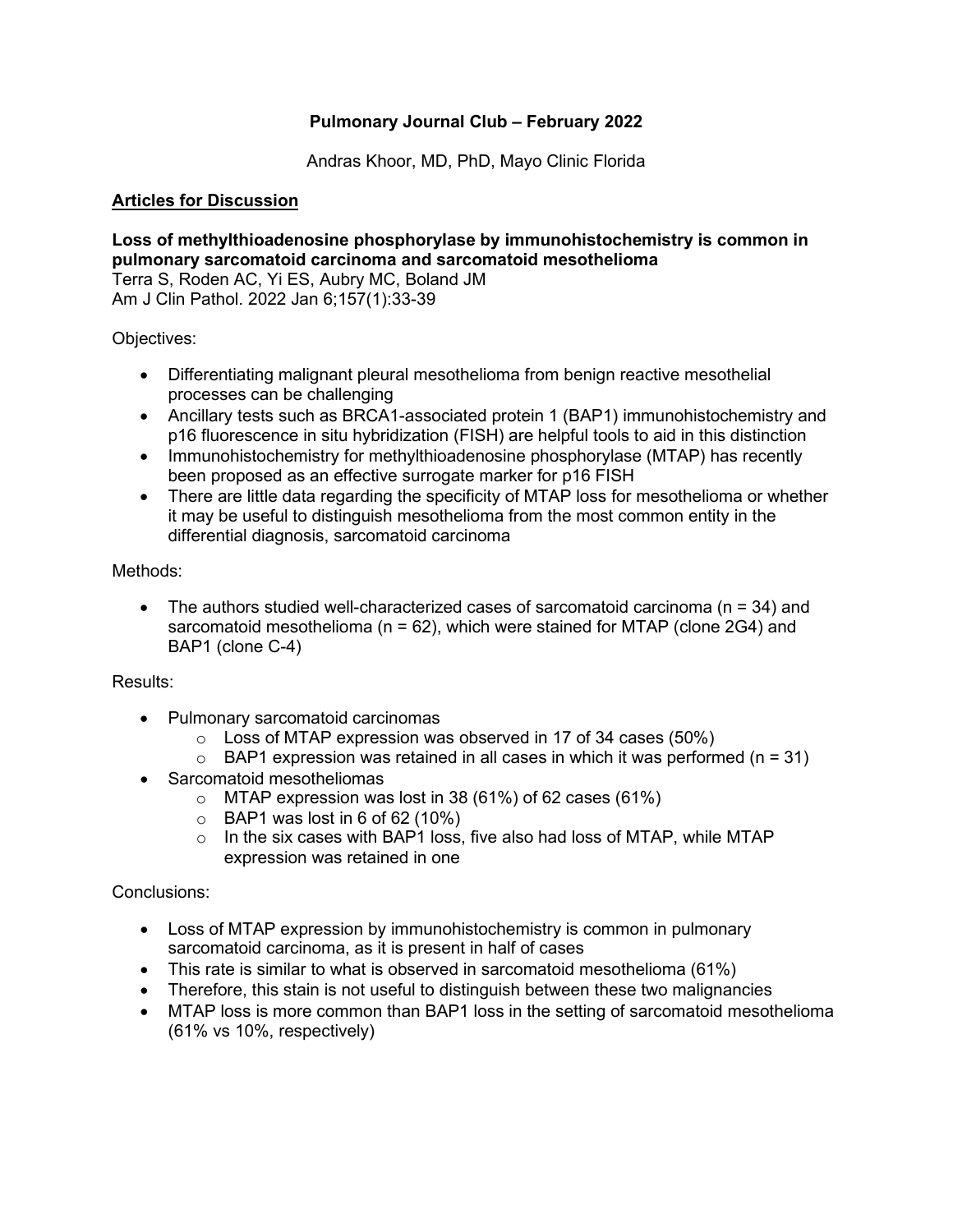**The differential prognostic impact of spread through air spaces in early-stage lung adenocarcinoma after lobectomy according to the pT descriptor** Jung W, Chung JH, Yum S, Kim K, Lee CT, Jheon S, Cho S

J Thorac Cardiovasc Surg. 2022 Jan;163(1):277-284.e1

## Objectives:

• The authors evaluated the differential prognostic impact of spread through air spaces (STAS) in early-stage lung adenocarcinoma after lobectomy according to the pT descriptor

# Methods:

- The study population included 506 patients who underwent lobectomy with mediastinal lymph node dissection for pT1b, pT1c, and pT2a adenocarcinoma between 2011 and 2016
- The authors divided the study population into 2 groups according to STAS status, ie, STAS (+) versus STAS (–), and stratified them according to the pT descriptor
- A Cox proportional hazard model and inverse probability of treatment weight–adjusted Kaplan–Meier curves were used to evaluate the prognostic impact of STAS on recurrence-free survival (RFS) and its independency in each stratum

# Results:

- Multivariable Cox proportional hazard regression analysis demonstrated that in pT1b and pT1c strata, STAS (+) patients had a 7.02-fold and 2.89-fold greater risk of recurrence than STAS (–) patients, respectively
- However, in the pT2a stratum, STAS did not affect RFS
- The RFS of the STAS (+) pT1b/c strata was similar to that of the pT2a stratum
- In the pT1b/c strata, inverse probability of treatment weighting-adjusted Kaplan-Meier curves also showed that RFS was significantly worse when STAS was present
- Furthermore, the risks for locoregional and distant recurrence were both greater when STAS was present

- The presence of STAS increased the risk of recurrence independently from other poor prognostic factors in patients with pT1b/cN0M0 adenocarcinoma who underwent lobectomy, but not in pT2a patients
- The presence of STAS in pT1b/cN0M0 adenocarcinoma was associated with a similar risk of recurrence to that of pT2aN0M0 adenocarcinoma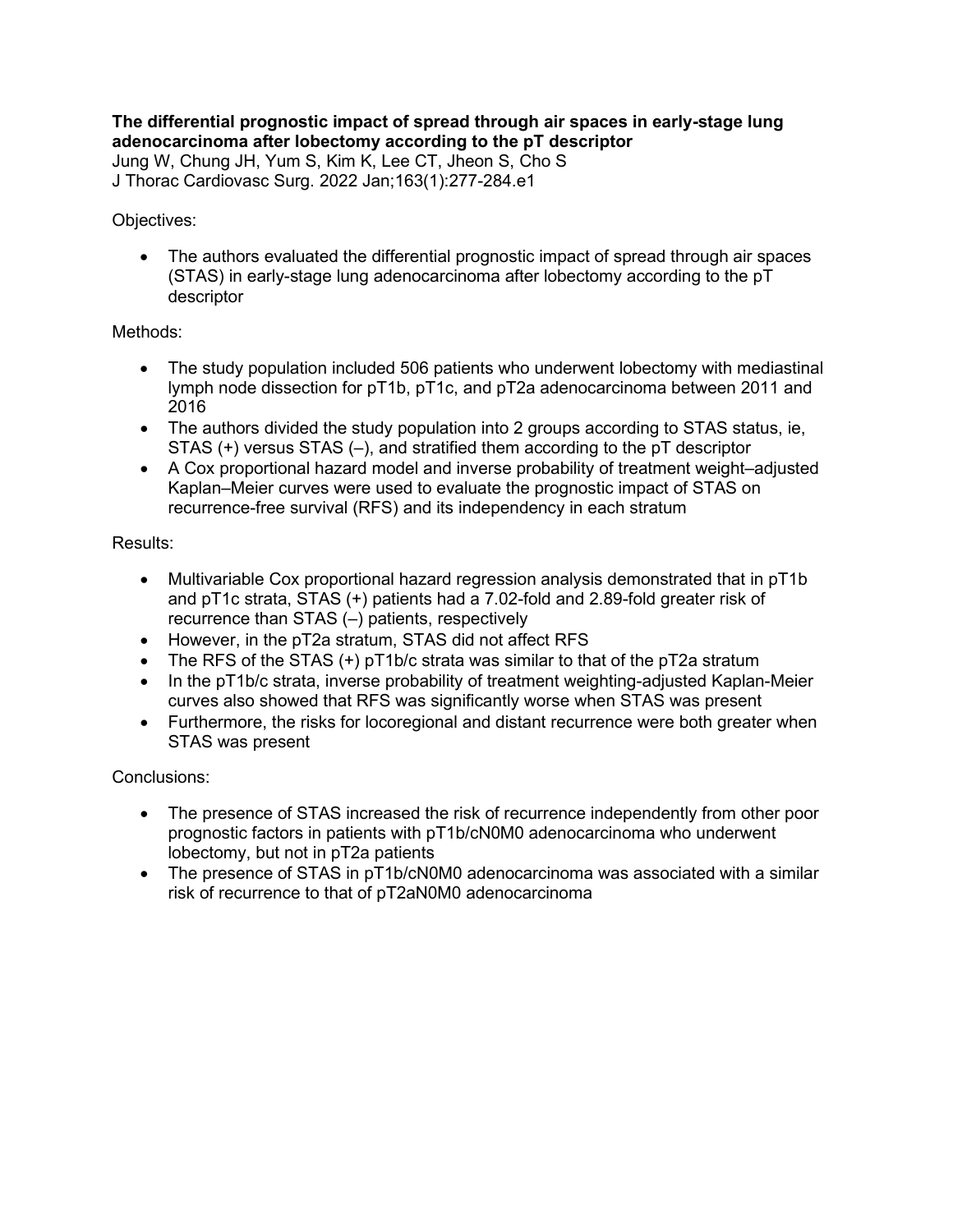## **Prognostic impact of the histologic lepidic component in pathologic stage IA adenocarcinoma**

Okubo Y, Kashima J, Teishikata T, Muraoka Y, Yotsukura M, Yoshida Y, Nakagawa K, Watanabe H, Kusumoto M, Watanabe SI, Yatabe Y J Thorac Oncol. 2022 Jan;17(1):67-75

# Objectives:

• Because several articles have reported a prognostic association with the radiologic features of ground-glass opacity, the authors explored whether the histologic presence of a lepidic component had similar significance

# Methods:

- The authors retrospectively evaluated 380 consecutive surgically resected lung adenocarcinomas (ADCs) of pathologic (p)stage IA
- The tumors were classified into lepidic-positive and lepidic-negative ADCs
- Clinicopathologic characteristics, radiographic ground-glass opacity status, and diseasefree survival were compared between lepidic-positive and lepidic-negative ADCs and between part-solid and solid nodules on computed tomography images

## Results:

- Of the 380 cases, 176 (46.3%) were lepidic-positive ADCs
- Of the overall patients with pT1, lepidic-positive ADCs were found to have significantly better recurrence-free survival (5 y, 95.4% versus 87.0%, p  $\frac{1}{4}$  0.005), but this significance was not reproduced in pT1 subcategories (pT1a, pT1b, and pT1c)
- Furthermore, the presence of the lepidic component was not an independent prognostic factor in the multivariate analysis (hazard ratio ¼ 0.46 [95% confidence interval: 0.19– 1.14], p  $\frac{1}{4}$  0.09)
- The authors also analyzed the extent of the lepidic component with 10% incremental valuables
- Although they found that a 10% or greater extent of lepidic component made the recurrence-free survival difference the largest, a clear prognostic impact was not obtained with this cutoff point

## Conclusions:

• Although lepidic-positive ADCs tended to have a favorable outcome, the lepidic component was not a clear independent prognostic factor in (p)stage I ADC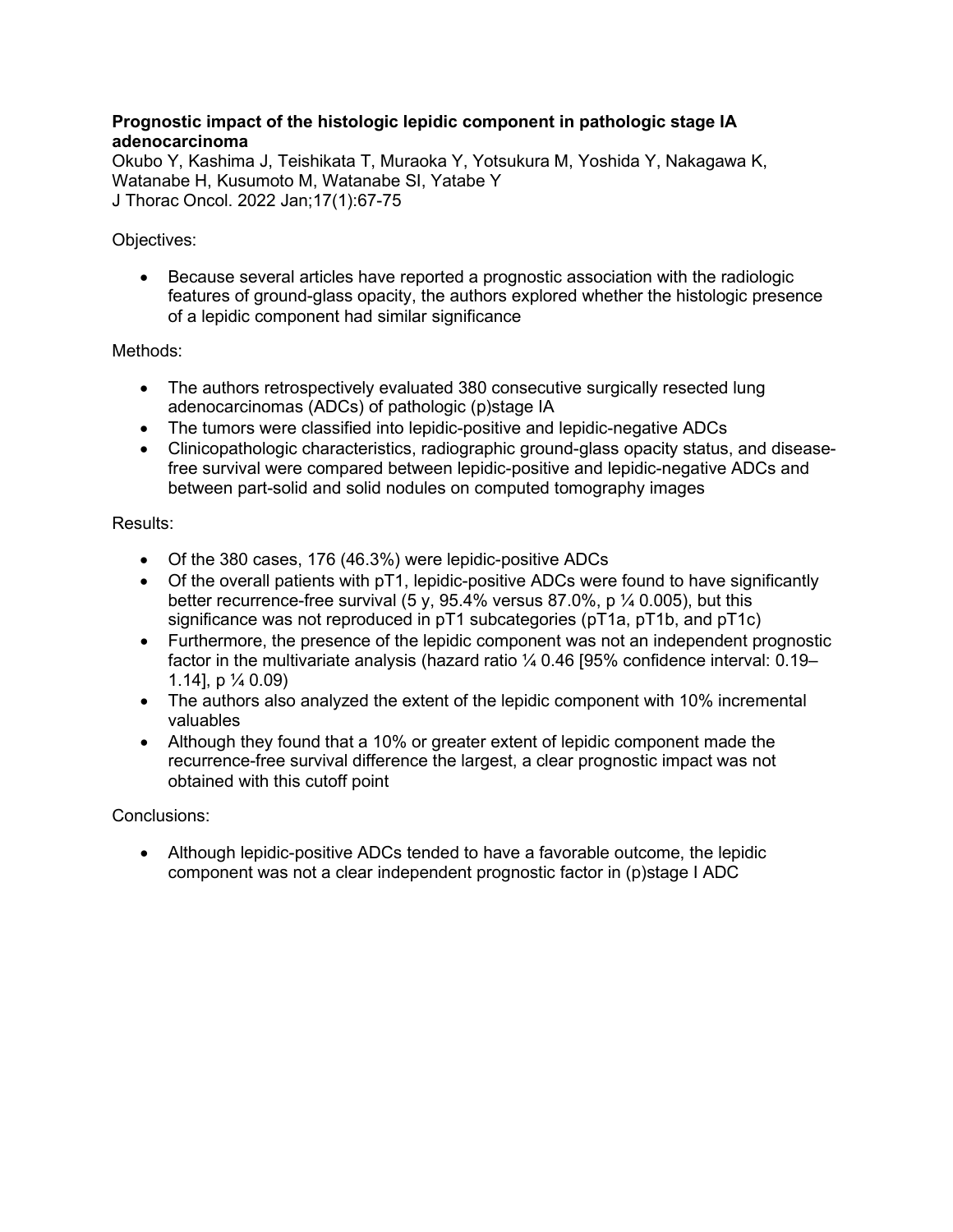## **Cicatricial organising pneumonia associated with fibrosing interstitial pneumonia - a clinicopathological study**

Zaizen Y, Tabata K, Yamano Y, Takei R, Kataoka K, Shiraki A, Nishimura K, Furuyama K, Bychkov A, Hoshino T, Johkoh T, Kondoh Y, Fukuoka J Histopathology. 2022 Jan;80(2):279-290

Objectives:

- The recent recognition of cicatricial organizing pneumonia (ciOP) indicates that the ciOP may resemble or simulate fibrotic interstitial pneumonia
- In this study, the authors compared the characteristics of fibrotic interstitial pneumonia with and without ciOP

Methods/Results:

- The authors enrolled 121 patients whose pathological findings were fibrotic interstitial pneumonia and for whom follow-up clinical data were available
- They reviewed these cases histopathologically and classified them according to whether they showed ciOP
- They compared the clinicopathological features between the two groups
- CiOP, histopathologically characterized by deposition of dense collagenous fibers within alveolar spaces without destruction of the lung structure, was found in 48 patients (39.7%)
- None of the cases with ciOP experienced acute exacerbation during 12 months' followup
- The group with ciOP had more severe diffusion impairment but this, together with restrictive ventilatory impairment, improved significantly compared to the group without ciOP

- CiOP is a histopathological finding commonly found in fibrotic interstitial pneumonia
- It does not relate to acute exacerbation or decrease in pulmonary function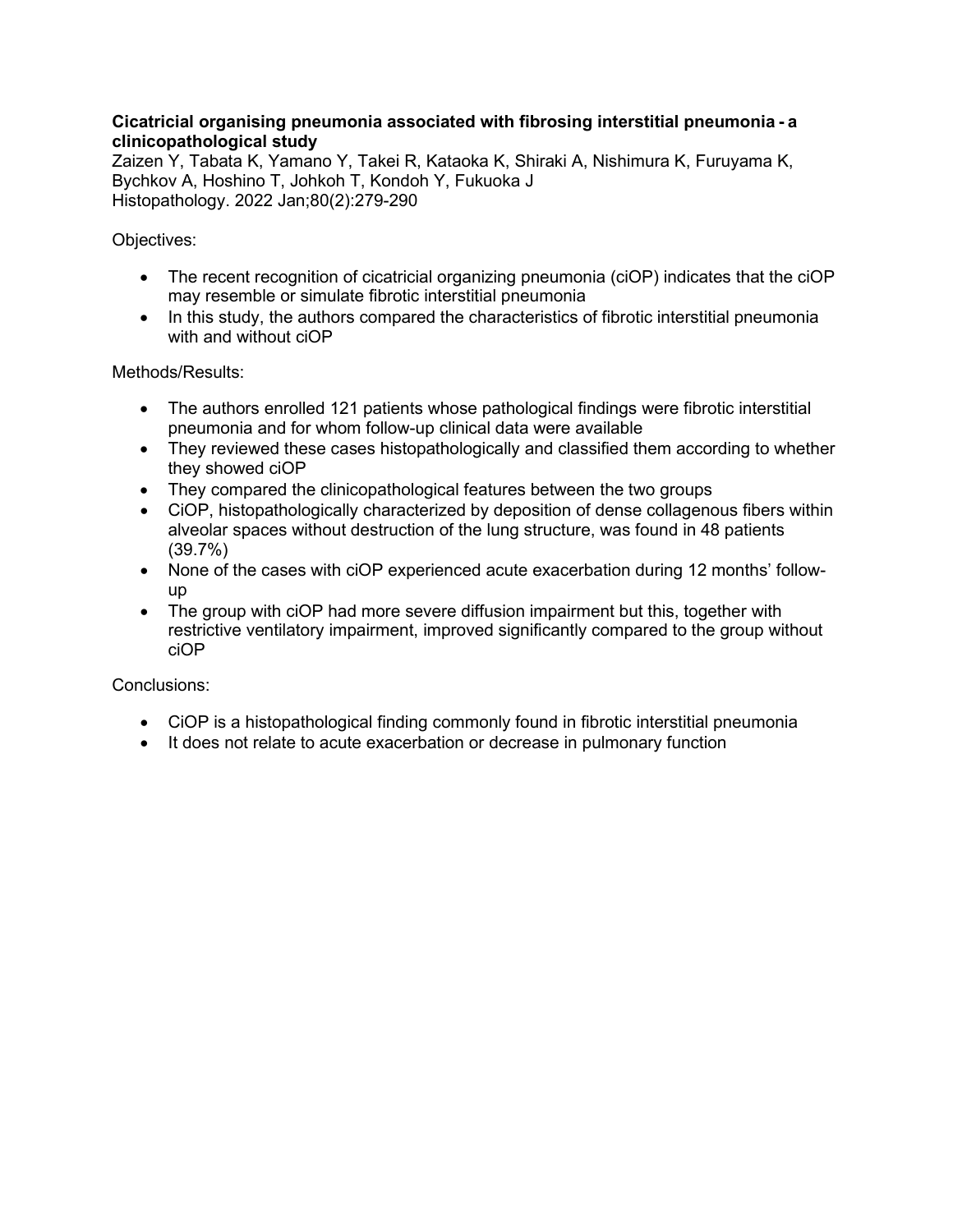## **Diffuse cystic lung disease in sickle cell anaemia: a series of 22 cases and a case-control study**

Kort F, Habibi A, Lionnet F, Carette MF, Parrot A, Savale L, Nunes H, Maitre B, Schlemmer F, Naccache JM

Thorax. 2022 Jan;77(1):91-93

Objectives:

• Chronic interstitial lung abnormalities have been described in sickle cell disease (SCD) and attributed to repetitive episode of acute chest syndrome

Methods/Results:

- The authors report a series of 22 cases of diffuse cystic lung disease in SCD with a case–control study to hunt for mechanism
- On pathological analysis of a surgical lung biopsy of the index case, the bronchioles had the appearance of constrictive bronchiolitis
- Pulmonary function test results revealed lower forced expiratory flow from 25% to 75% of vital capacity in cases versus controls

Conclusions:

• These findings suggest a bronchiolar mechanism that was not associated with more acute chest syndrome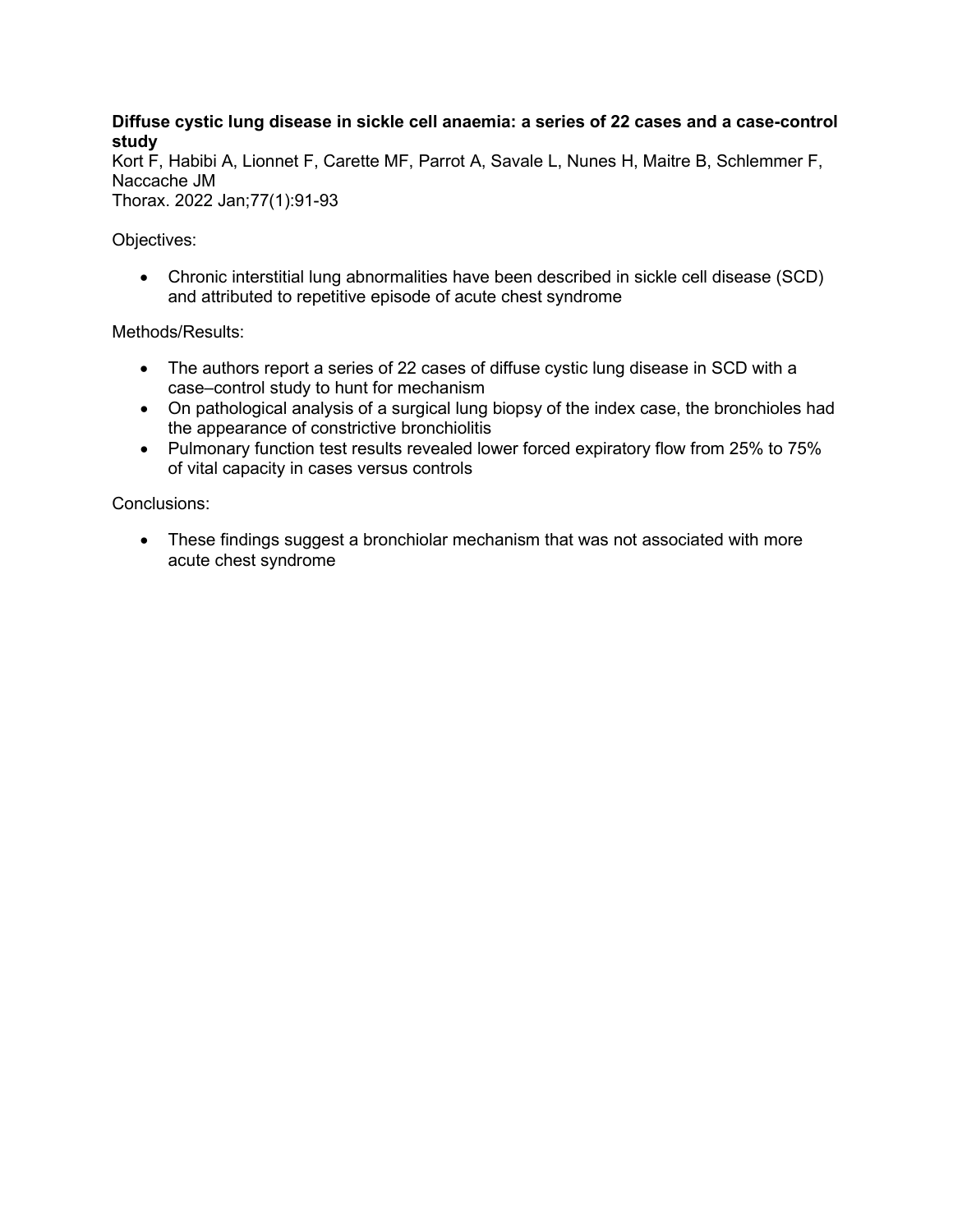# **Articles for Notation**

# *Neoplastic*

## **Significance of p53 immunostaining in mesothelial proliferations and correlation with TP53 mutation status**

Naso JR, Tessier-Cloutier B, Senz J, Huntsman DG, Churg A Mod Pathol. 2022 Jan;35(1):77-81

## Objectives:

- p53 immunohistochemistry has long been proposed for the separation of benign from malignant mesothelial proliferations, with the older literature suggesting that any degree of positivity supported a diagnosis of mesothelioma
- However, using modern immunohistochemistry platforms in other organ systems, notably gynecologic tumors, it has become clear that p53 staining can represent wildtype protein, and only specific staining patterns (absent, overexpression, or cytoplasmic expression) are indicative of a TP53 mutation

#### Methods:

• The authors applied these principles to two tissue microarrays containing 94 mesotheliomas and 66 reactive mesothelial proliferations

#### Results:

- 7/65 (11%) epithelioid mesotheliomas showed aberrant staining o Four absent and three overexpression patterns
- 5/29 (17%) sarcomatoid mesotheliomas showed aberrant staining
	- o All overexpression patterns
- The authors sequenced the TP53 gene (exons 2–11) in 5 of the epithelioid and 3 of the sarcomatoid cases with aberrant staining as well as 12 epithelioid and eight sarcomatoid mesotheliomas with wild-type staining
	- $\circ$  All 3 sarcomatoid cases with aberrant staining showed mutated TP53, as did 3 of the epithelioid cases; in 2 of the epithelioid cases no mutation was detected, most likely because of large deletions not detected by this assay
	- $\circ$  In contrast, none of the 20 mesotheliomas with wild-type staining contained mutated TP53

- The authors conclude that absent or overexpression p53 staining patterns can be used as a marker of a malignant vs. a benign mesothelial proliferation
- The sensitivity of p53 staining by itself is low, but addition of p53 to BAP1/MTAP staining increased sensitivity from 72 to 81% for epithelioid and 38 to 50% for sarcomatoid mesotheliomas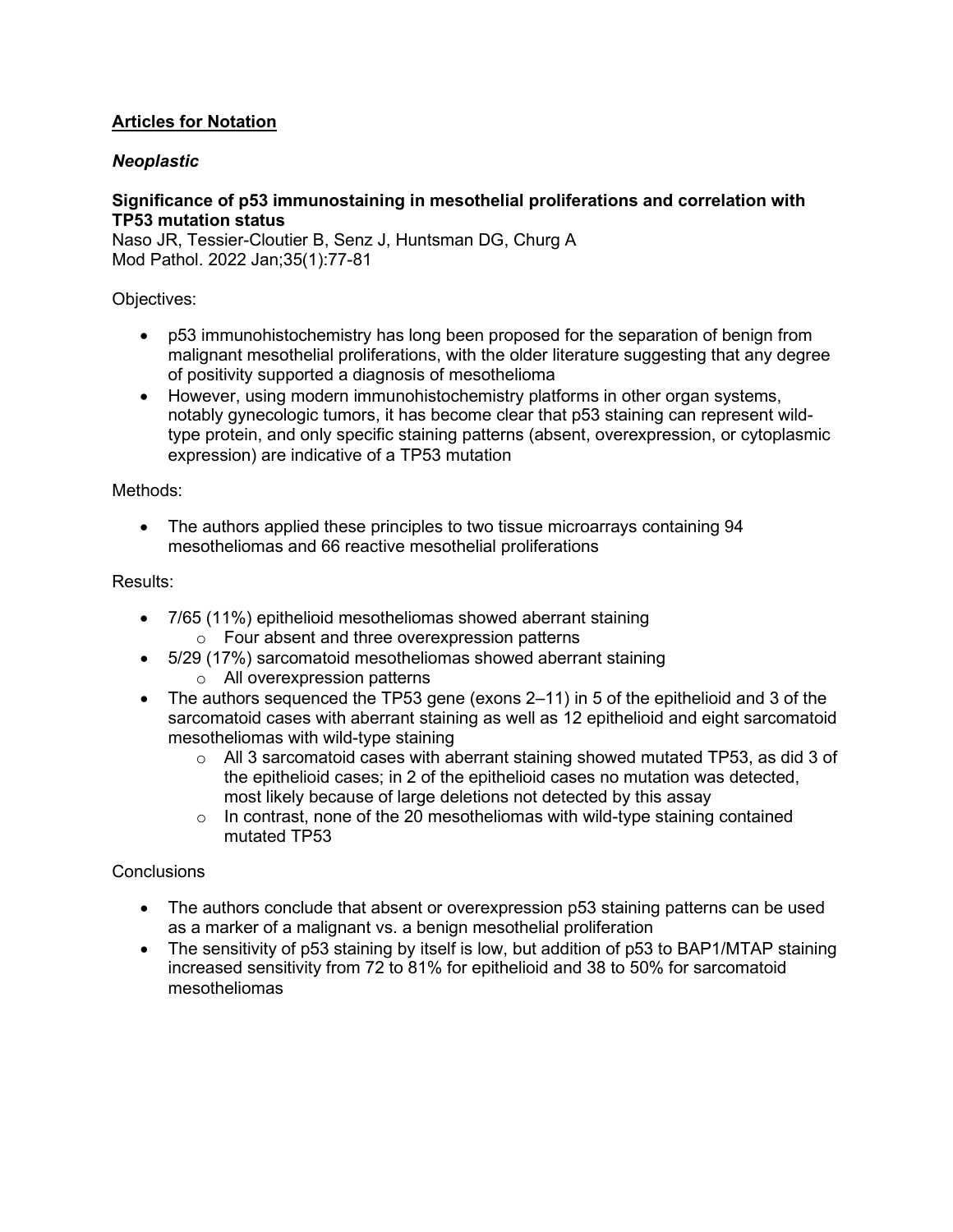# **Genetic and methylation status of** *CDKN2A (p14ARF/p16INK4A)* **and** *TP53* **genes in recurrent respiratory papillomatosis**

Chantre-Justino M, Gonçalves da Veiga Pires I, Cardoso Figueiredo M, Dos Santos Moreira A, Alves G, Faria Ornellas MH Hum Pathol. 2022 Jan;119:94-104

Objectives:

- Recurrent respiratory papillomatosis (RRP) is a rare and chronic disease affecting the upper airway with papillomatous lesions caused by the human papillomavirus (HPV) infection, especially HPV-6 and/or HPV-11 types
- Little is known about the genetic and epigenetic drivers in RRP pathophysiology

Methods:

• The authors analyzed 27 papillomatous lesions from patients with RRP to evaluate somatic mutations and methylation status in CDKN2A (p14ARF/p16INK4A) and TP53, which are key tumor suppressor genes for the cell cycle control

Results:

- Sanger sequencing analysis revealed one somatic mutation in TP53 (c.733 734insA) and four mutations in CDKN2A (c.-30G  $>$  T, c.29 30insA, c.69delT, and c.300C  $>$  A)
- These mutations were observed in 10 patients, 6 of which carried double mutation
- Furthermore, 50% (5/10) of these patients carrying somatic mutations had RRP severity, representing 62.5% (5/8) of the severity cases in this study, albeit no significant association was found between somatic mutations and disease severity
- Methylation-specific polymerase chain reaction assays revealed p14ARF promoter hypermethylation in 100% of cases, followed by TP53 (96.3%) and p16INK4A (55.6%), suggesting the influence of HPV in the DNA methylation machinery

- Somatic mutations were not common events identified in patients with RRP
- However, epigenetic modulation by high methylation rates, particularly for the p14ARF/TP53 pathway, seems to be in the course of RRP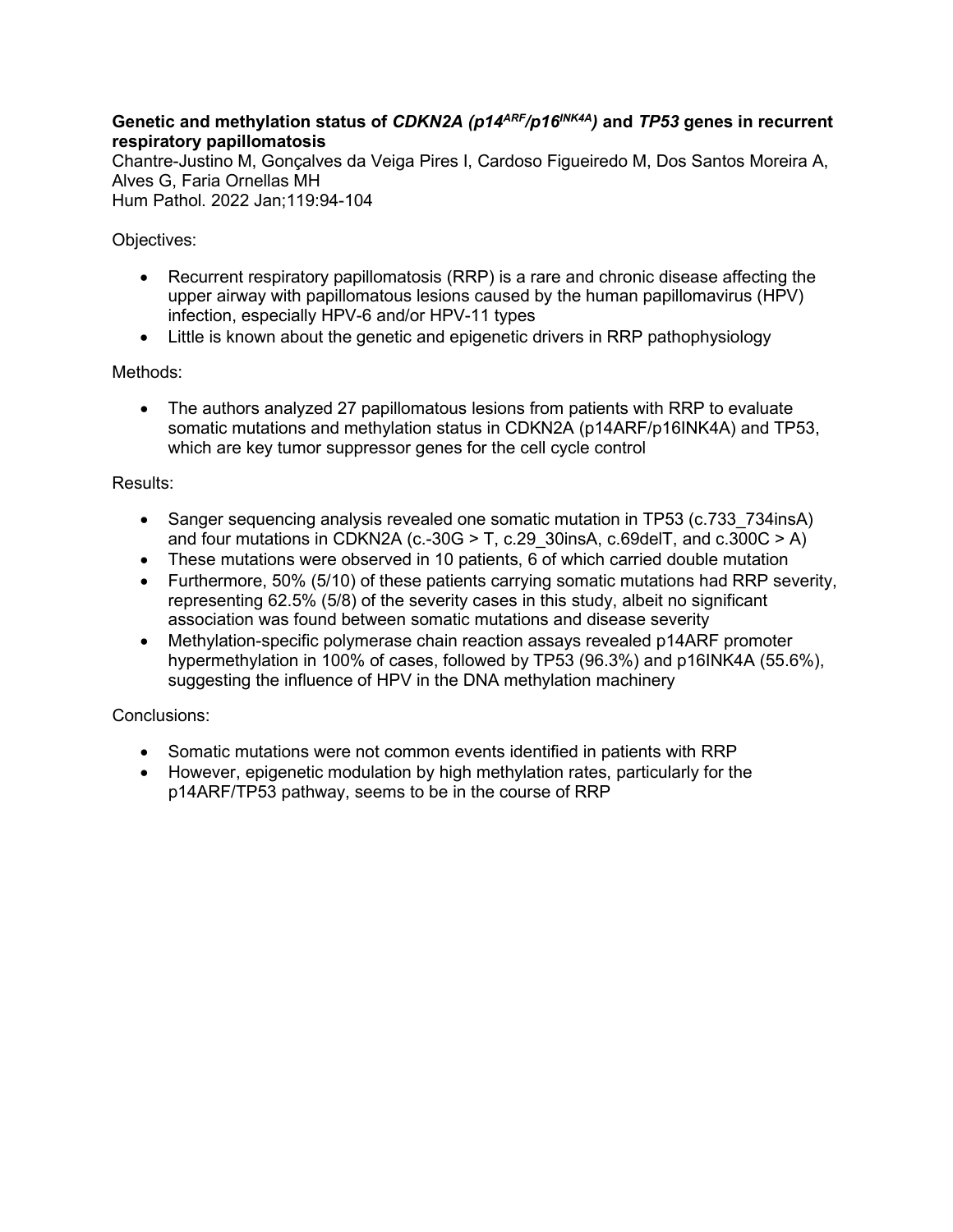#### **The prognostic value of Kirsten rat sarcoma viral oncogene homolog mutations in resected lung adenocarcinoma differs according to clinical features** Ma Z, Zhang Y, Deng C, Fu F, Deng L, Li Y, Chen H J Thorac Cardiovasc Surg. 2022 Jan;163(1):e73-e85

## Objectives:

- The ninth edition of lung cancer staging system recommends that specific driver mutations should be considered as prognostic factors in survival models
- This study comprehensively investigated the prognostic value of Kirsten rat sarcoma viral oncogene homolog (KRAS) mutation in patients with resected lung adenocarcinomas according to different clinicopathologic and radiologic characteristics.

# Methods:

- In total, 1464 patients with completely resected primary lung adenocarcinomas were examined for KRAS mutations from November 2008 to March 2015
- Age, sex, smoking status, performance status, tumor–node–metastasis stage, radiologic features, and histologic subtypes were collected
- Competing risk model was used to estimate the cumulative incidence rate of recurrence. Cox regression multivariable analyses on recurrence-free survival (RFS) and overall survival (OS) were performed

# Results:

- KRAS mutations were more frequent in male subjects (P<.001), current/former smokers (P<.001), invasive mucinous adenocarcinoma (P<.001), and solid tumors (P<.001)
- In general, KRAS-mutated patients had greater cumulative recurrence rate (hazard ratio [HR], 1.95; 95% confidence interval [CI], 1.23-3.08; P<.001) and worse overall survival (OS; HR, 1.88; 95% CI, 1.23-2.87; P<.001) than KRAS wild-type patients
- The OS (P<.001) of patients harboring KRAS-G12C/V mutations was shorter than that of other KRAS-mutated patients
- Cox multivariable analyses demonstrated that KRAS mutations were independently associated with worse RFS (HR, 5.34; 95% CI, 2.53-11.89; P ¼ .001) and OS (HR, 2.63; 95% CI, 1.03-6.76; P  $\frac{1}{4}$ .044) in part-solid lung adenocarcinomas
- For stage I patients, Cox multivariable analyses revealed that KRAS mutation was an independent risk factor for RFS (HR, 2.05; 95% CI, 1.19-3.56; P ¼ .010) and OS (HR, 2.38; 95% CI, 1.29-4.40; P ¼ .005)

- KRAS mutations was an independent prognostic factor in part-solid tumors and in stage I lung adenocarcinomas
- These findings may contribute to the ninth edition of lung cancer staging project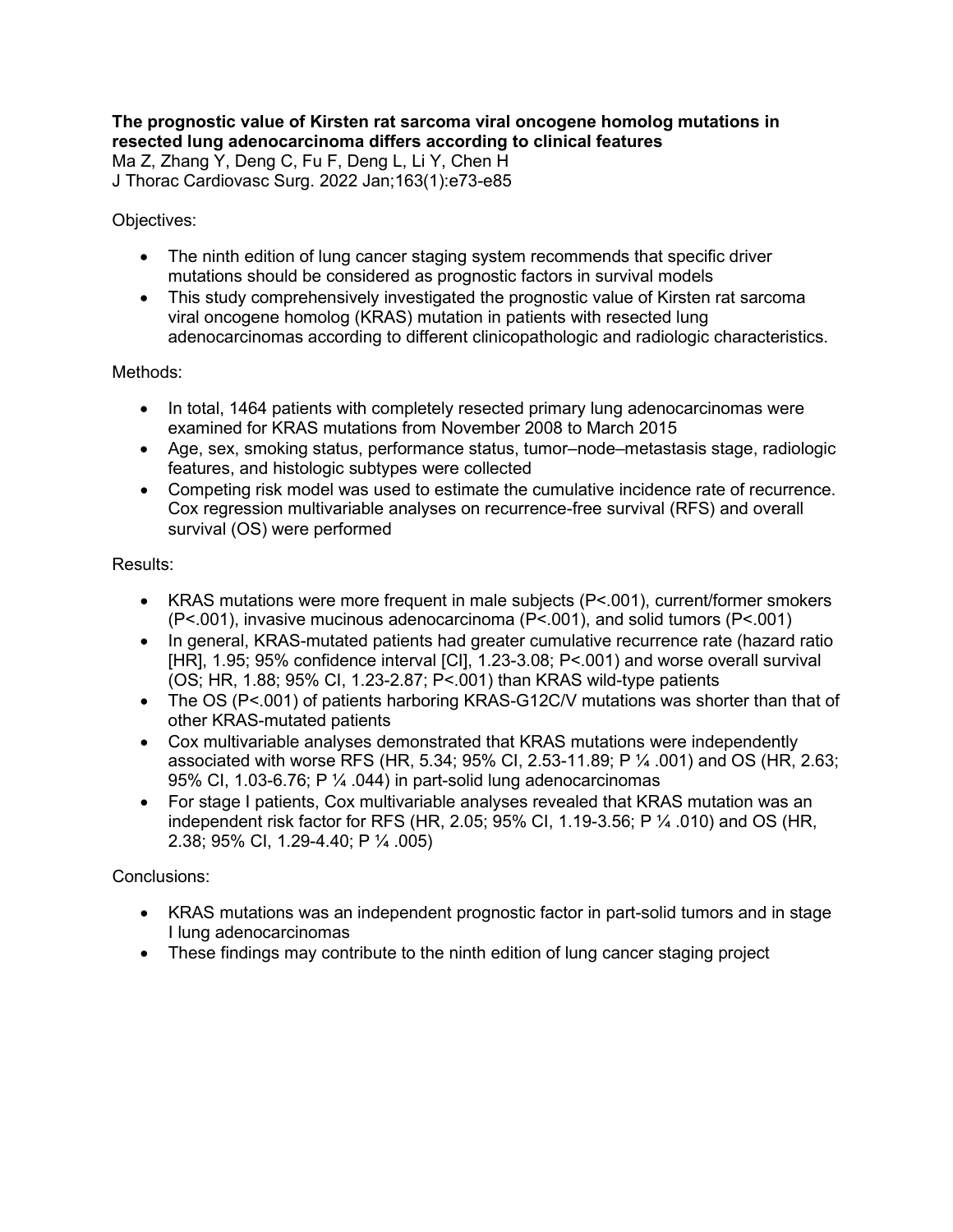## **Comprehensive analysis of TP53 and KEAP1 mutations and their impact on survival in localized- and advanced-stage NSCLC**

Saleh MM, Scheffler M, Merkelbach-Bruse S, Scheel AH, Ulmer B, Wolf J, Buettner R. J Thorac Oncol. 2022 Jan;17(1):76-88.

# Objectives:

• TP53 and KEAP1 are frequently mutated in NSCLC, but their prognostic value is ambiguous, particularly in localized stage tumors

# Methods:

- This retrospective cohort study included a total of 6297 patients with NSCLC who were diagnosed between November 1998 and February 2020
- The primary end point was overall survival. Patients were diagnosed in a central pathology laboratory as part of the Network Genomic Medicine collaboration, encompassing more than 300 lung cancer-treating oncology centers in Germany
- All patients underwent molecular testing, including targeted next-generation panel sequencing and in situ hybridization

# Results:

- A total of 6297 patients with NSCLC were analyzed
- In 1518 surgically treated patients (Union for International Cancer Control [UICC] I–IIIA), truncating TP53 mutations and KEAP1 mutations were independent negative prognostic markers in multivariable analysis (hazard ratio [HR]TP53truncating ¼ 1.43, 95% confidence interval [CI]: 1.07–1.91, p ¼ 0.015; HRKEAP1mut ¼ 1.68, 95% CI:1.24–2.26,  $p \frac{1}{4} 0.001$
- Consistently, these mutations were associated with shorter disease-free survival
- In 4779 patients with advanced-stage (UICC IIIB– IV) tumors, TP53 mutations did not predict outcome in univariable analysis
- In contrast, KEAP1 mutations remained a negative prognostic factor (HRKEAP1mut 1/4 1.40, 95% CI: 1.23–1.61, p < 0.001) in patients with advanced-stage tumors
- Furthermore, those with KEAP1- mutant tumors with co-occurring TP53 missense mutations had longer overall survival than those with KEAP1-mutant tumors with wildtype or truncating TP53 mutations

- This study found that TP53 and KEAP1 mutations were prognostic for localized and advanced-stage NSCLC
- The increased relative hazard of harboring TP53 or KEAP1 mutations was comparable to an increase in one UICC stage
- The data suggest that molecular stratification on the basis of TP53 and KEAP1 mutation status should be implemented for localized and advanced-stage NSCLC to optimize and modify clinical decision-making.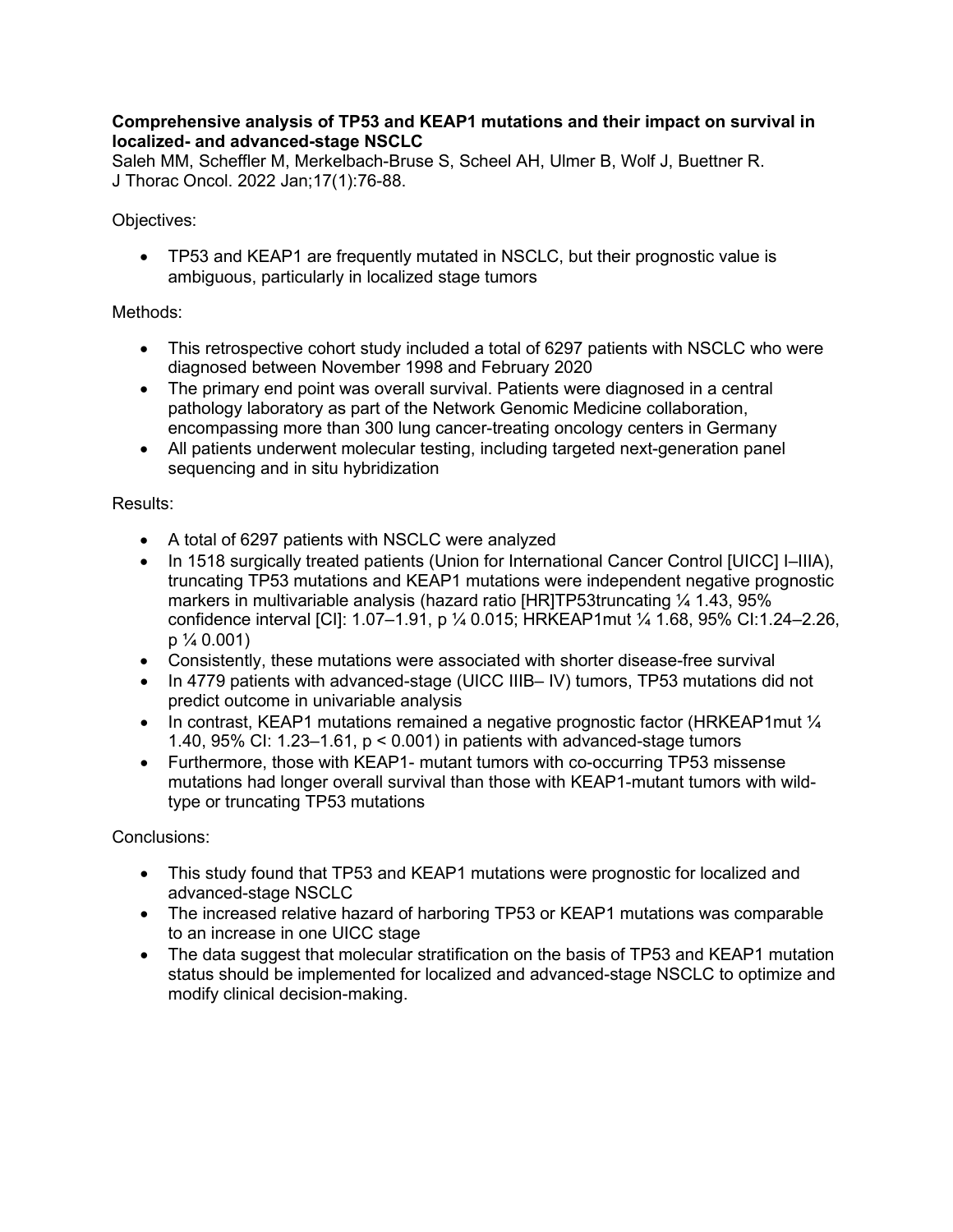**Tumor and tumor-associated macrophage programmed death-ligand 1 expression is associated with adjuvant chemotherapy benefit in lung adenocarcinoma** Gross DJ, Chintala NK, Vaghjiani RG, Grosser R, Tan KS, Li X, Choe J, Li Y, Aly RG, Emoto K, Zheng H, Dux J, Cheema W, Bott MJ, Travis WD, Isbell JM, Li BT, Jones DR, Adusumilli PS J Thorac Oncol. 2022 Jan;17(1):89-102

Objectives:

- Patients with stage II to III lung adenocarcinomas are treated with adjuvant chemotherapy (ACT) to target the premetastatic niche that persists after curative-intent resection
- The authors hypothesized that the premetastatic niche is a scion of resected lung tumor microenvironment and that analysis of tumor microenvironment can stratify survival benefit from ACT

Methods:

- Using tumor and tumoral stroma from 475 treatment-naive patients with stage II to III lung adenocarcinomas, the authors constructed a tissue microarray and performed multiplex immunofluorescent staining for immune markers (programmed death-ligand 1 [PD-L1], tumor-associated macrophages [TAMs], and myeloid-derived suppressor cells) and derived myeloid-lymphoid ratio
- The association between immune markers and survival was evaluated using Cox models adjusted for pathologic stage

#### Results:

- Patients with high PD-L1 expression on TAMs or tumor cells in resected tumors had improved survival with ACT (TAMs: hazard ratio [HR] ¼ 1.79, 95% confidence interval [CI]: 1.12–2.85; tumor cells: HR ¼ 3.02, 95% CI: 1.69– 5.40)
- Among patients with high PD-L1 expression on TAMs alone or TAMs and tumor cells, ACT survival benefit is pronounced with high myeloid-lymphoid ratio (TAMs: HR  $\frac{1}{4}$  3.87, 95% CI: 1.79–8.37; TAMs and tumor cells: HR ¼ 2.19, 95% CI: 1.02–4.71) or with high stromal myeloid-derived suppressor cell ratio (TAMs: HR ¼ 2.53, 95% CI: 1.29–4.96; TAMs and tumor cells: HR 3.21, 95% CI: 1.23–8.35)
- Patients with low or no PD-L1 expression on TAMs or tumor cells had no survival benefit from ACT

Conclusions:

• The observation that PD-L1 expression on TAMs or tumor cells is associated with improved survival with ACT provides rationale for prospective investigation and developing chemoimmunotherapy strategies for patients with lung adenocarcinoma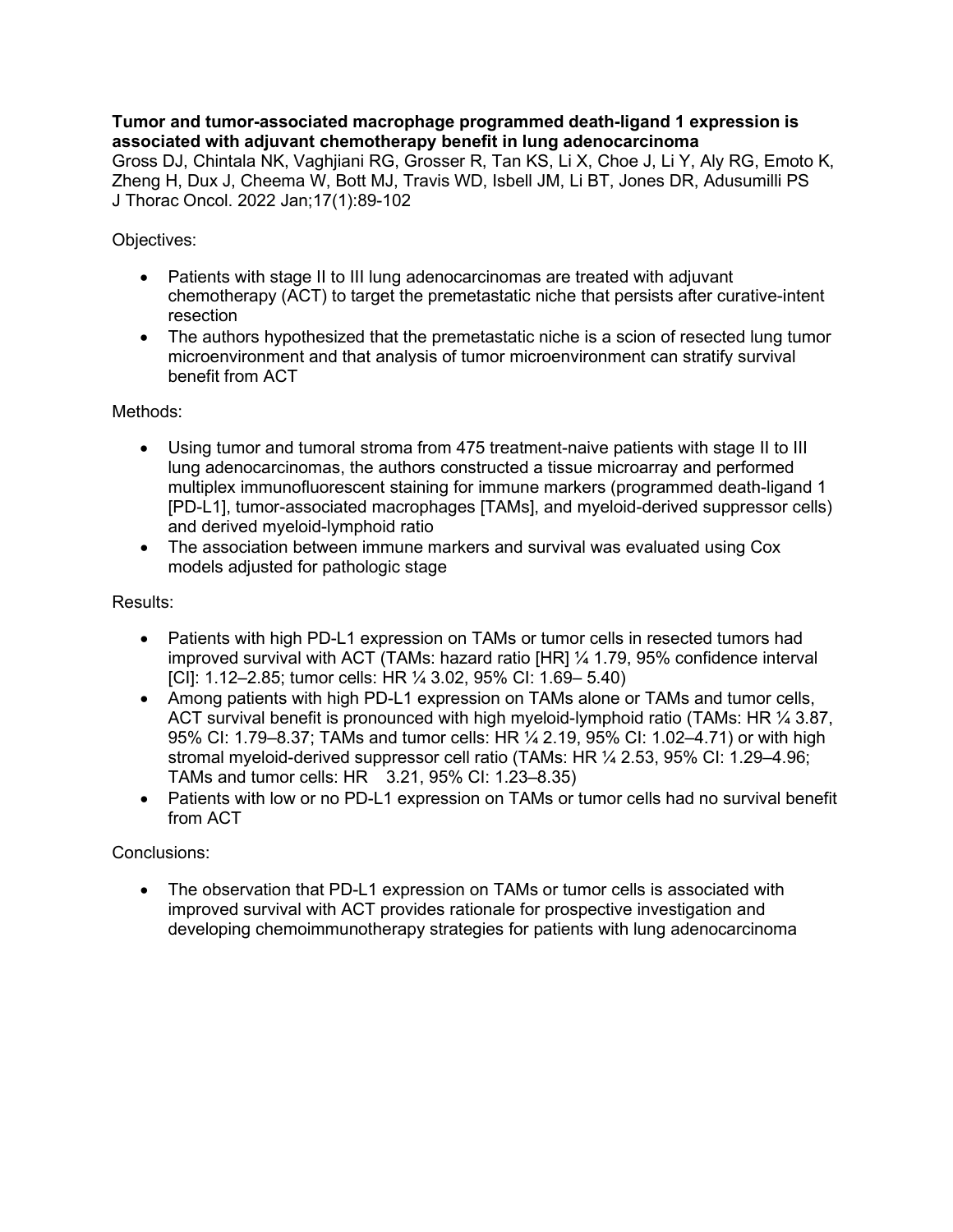## **Molecular subtypes of primary SCLC tumors and their associations with neuroendocrine and therapeutic markers**

Qu S, Fetsch P, Thomas A, Pommier Y, Schrump DS, Miettinen MM, Chen H J Thorac Oncol. 2022 Jan;17(1):141-153

## Objectives:

• To validate the new molecular subtype classification of SCLC in primary tumors by immunohistochemical (IHC) staining and to define its clinical relevance

# Methods:

- The authors used IHC to assess four subtype markers (ASCL1, NEUROD1, POU2F3, and YAP1) in 194 cores from 146 primary SCLCs
- The profiles of tumor-associated CD3+ and CD8+ T-cells, MYC paralogs, SLFN11, and SYP were compared among different subtypes
- Validation was performed using publicly available RNA sequencing data of SCLC

# Results:

- ASCL1, NEUROD1, POU2F3, and YAP1 were the dominant molecular subtypes in 78.2%, 5.6%, 7%, and 2.8% of the tumors, respectively; 6.3% of the tumors were negative for all four subtype markers
- Substantial intratumoral heterogeneity was observed, with 17.6% and 2.8% of the tumors being positive for two and three subtype markers, respectively
- The non-ASCL1/NEUROD1 tumors had more CD8+ T-cells and manifested more frequently an "inflamed" immunophenotype
- L-MYC and MYC were more often associated with ASCL1/NEUROD1 subtypes and non-ASCL1/NEUROD1 subtypes, respectively
- SLFN11 expression was absent in 40% of the tumors, especially those negative for the four subtype markers
- SYP was often expressed in the ASCL1 and NEUROD1 subtypes and was associated with less tumor-associated CD8+ T-cells and a "desert" immunophenotype

- The authors validated the new molecular subtype classification in primary SCLC tumors by IHC and identified several intriguing associations between subtypes and therapeutic markers
- The new subtype classification may potentially assist treatment decisions in SCLC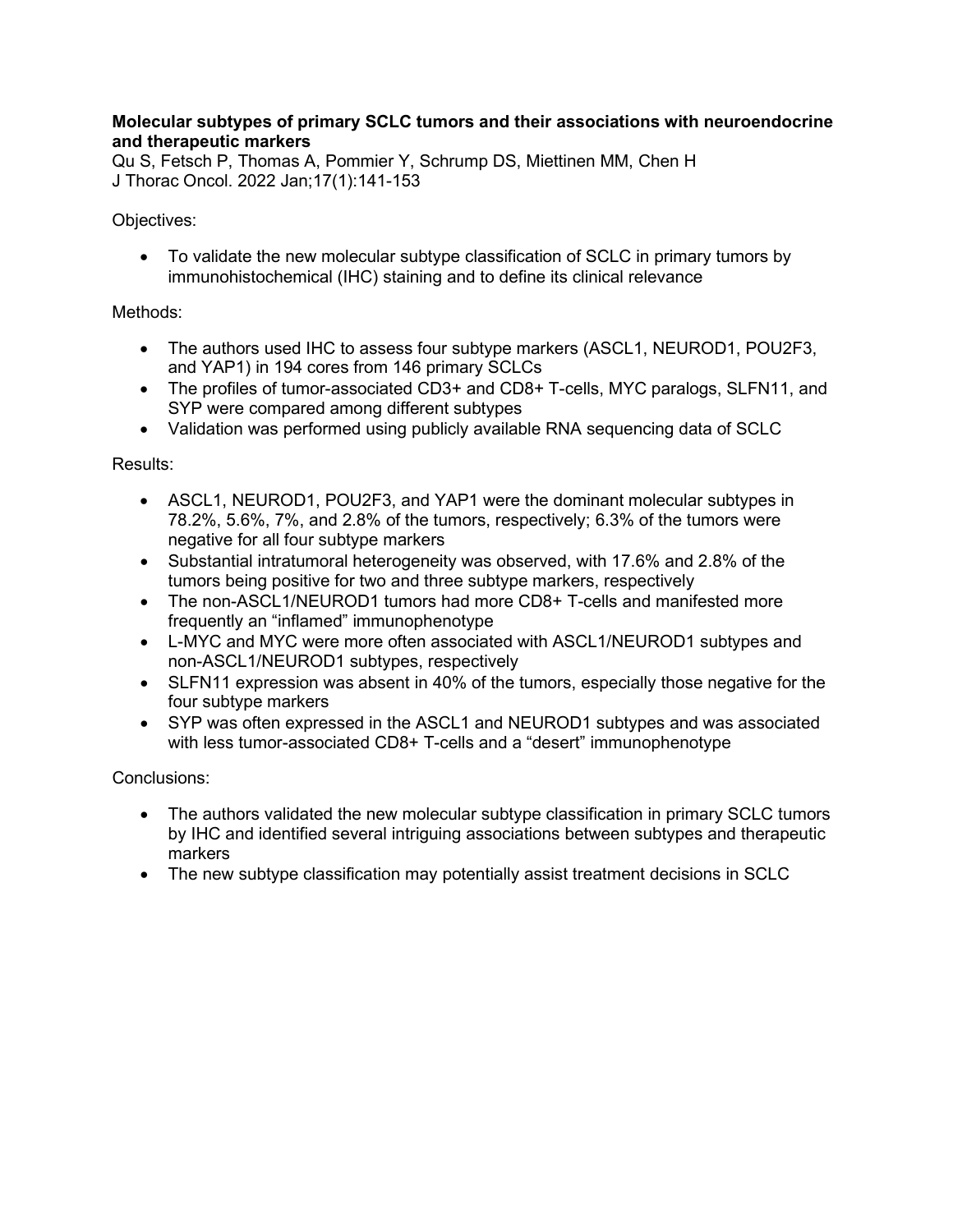## **Solid papillary mesothelial tumor**

Churg A, Le Stang N, Dacic S, Pissaloux D, Begueret H, Dartigues P, Giusiano-Courcambeck S, Sequeiros R, Pairon JC, Tirode F, Galateau-Sallé F Mod Pathol. 2022 Jan;35(1):69-76

Objectives/Methods:

- The authors report nine examples of a previously undescribed type of peritoneal circumscribed nodular mesothelial tumor characterized by nests or sheets of mesothelial cells with sharp cell borders and extremely bland, sometimes grooved, nuclei
- In some cases, nests were separated by fibrous bands

#### Results:

- All patients were women, age range 30–72 years (median 52 years)
- All tumors were incidental findings during surgery and grossly were either solitary nodules or a few small nodules on the peritoneal surface
- Referring pathologic diagnoses included diffuse malignant mesothelioma, localized malignant mesothelioma, well-differentiated papillary mesothelioma, and adenomatoid tumor
- No tumor showed BAP1 loss by immunohistochemistry nor deletion of CDKN2A by FISH
- RNA-seq revealed that these tumors clustered together and were distinct from peritoneal diffuse malignant mesotheliomas. Very few mutations or translocations were found, none of them recurrent from tumor to tumor, and no tumor showed an abnormality in any of the genes typically mutated/deleted in diffuse malignant mesothelioma
- Array CGH on three cases revealed two with a completely flat profile and one with a small deletion at 3q26–3q28. On follow-up (range 5–60, median 34 months), there were no deaths, no recurrences, and no evidence of metastatic disease nor local spread; one case that initially had scattered nodules on the pelvic peritoneum had the same pattern of nodules at a second look operation 2 years later

- The authors propose the name solid papillary mesothelial tumor for these lesions
- These appear to be either benign or very low-grade tumors that need to be separated from malignant mesotheliomas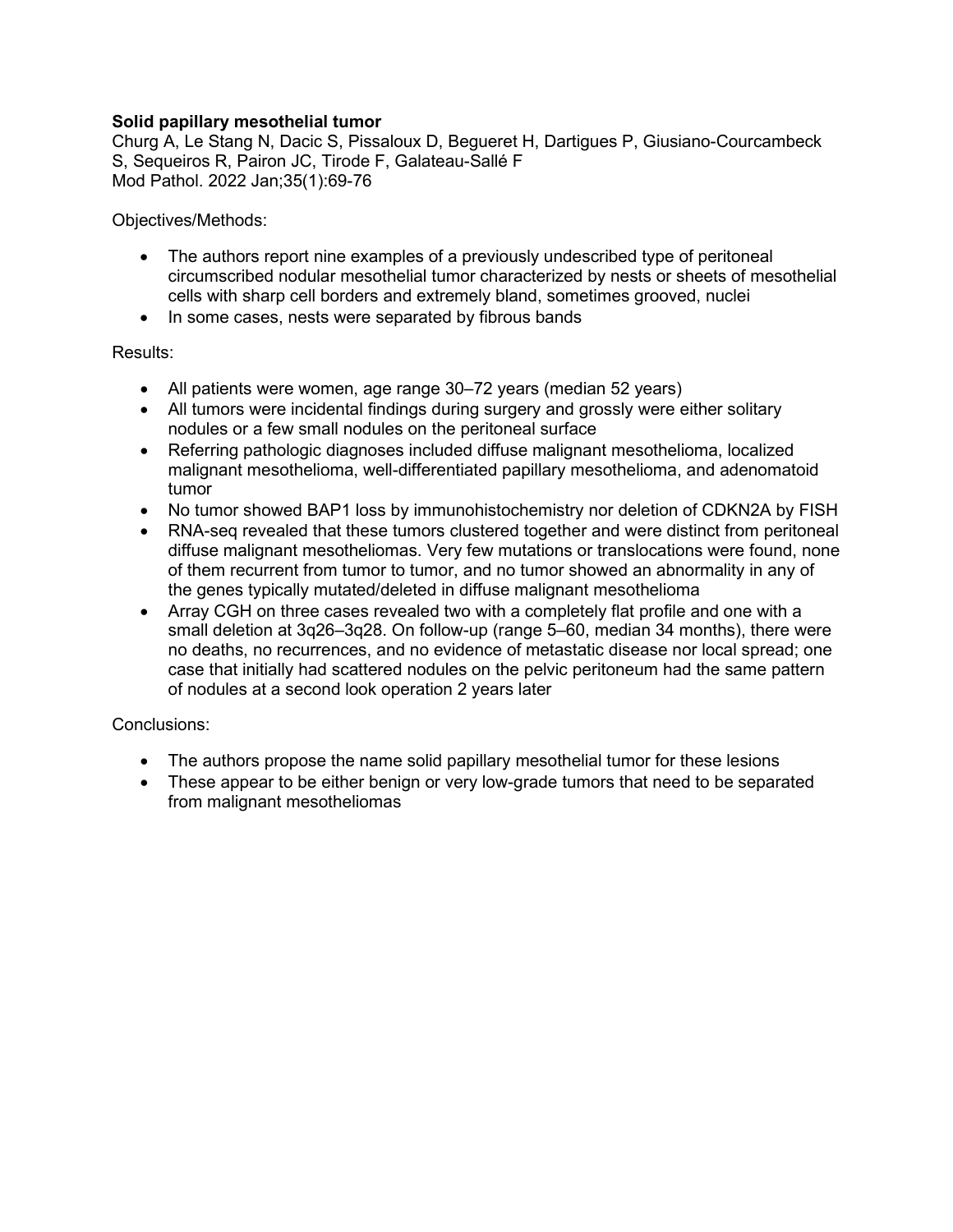# **Molecular characterization of pleomorphic mesothelioma: a multi-institutional study**

Roy S, Galateau-Sallé F, Le Stang N, Churg A, Lyons MA, Attanoos R, Dacic S Mod Pathol. 2022 Jan;35(1):82-86

## Objectives:

• The molecular alterations of pleomorphic mesotheliomas are largely unknown

# Methods:

- In the present study, we performed whole-exome sequencing (WES) on 24 pleomorphic mesotheliomas in order to better characterize the molecular profile of this rare histologic variant
- BAP1 protein expression and CDKN2A deletion by FISH were also evaluated

## Results:

- Significantly mutated genes included BAP1 (35%), NF2 (13%), LATS2 (8%), TP53 (5%), and LATS1 (3%)
- BAP1 alterations most frequently co-occurred with deletions of chromosomes 4, 9, and 13
- Other important genetic alterations in pleomorphic mesotheliomas included truncating mutations in NF2 (3 of 24; 12.5%), LATS2 (2 of 24; 8%), TP53 (1 of 24; 4%), and PBRM1 (1 of 24; 4%)
- Focal losses of chromosome 9p21 were most common copy number alterations (11 of 24 cases; 46%), and were assessed by WES and targeted FISH
- The second most common were deletions of chromosome 4 (8 of 24; 33% pleomorphic mesotheliomas)
- Three cases of pleomorphic mesothelioma did not show any mutations, copy number alterations, or LOH

- This first WES analysis of pleomorphic mesotheliomas did not identify novel or unique mutations
- In contrast to transitional mesothelioma that was reclassified as sarcomatoid variant based on transcriptome data, pleomorphic mesotheliomas are molecularly heterogeneous and therefore their reclassification into single subtype is more difficult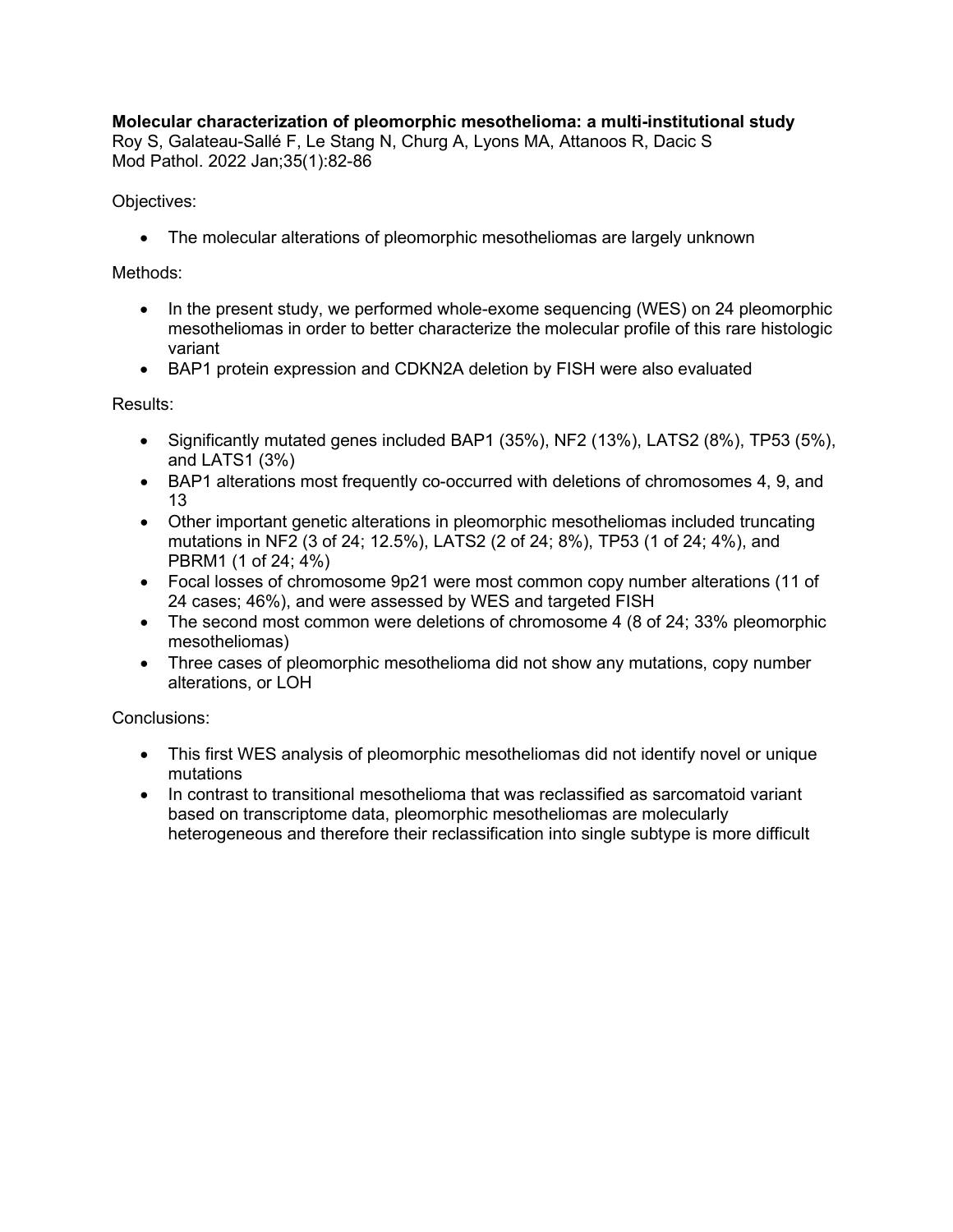# *Non-Neoplastic*

**Antemortem vs postmortem histopathologic and ultrastructural findings in paired transbronchial biopsy specimens and lung autopsy samples from three patients with confirmed SARS-CoV-2**

Gagiannis D, Umathum VG, Bloch W, Rother C, Stahl M, Witte HM, Djudjaj S, Boor P, Steinestel K

Am J Clin Pathol. 2022 Jan 6;157(1):54-63

#### Objectives:

- Respiratory failure is the major cause of death in coronavirus disease 2019 (COVID-19)
- Autopsy-based reports describe diffuse alveolar damage (DAD), organizing pneumonia, and fibrotic change, but data on early pathologic changes and during progression of the disease are rare

#### Methods:

- The authors prospectively enrolled three patients with COVID-19 and performed full clinical evaluation, including high-resolution computed tomography
- They took transbronchial biopsy (TBB) specimens at different time points and autopsy tissue samples for histopathologic and ultrastructural evaluation after the patients' death

#### Results:

- Severe acute respiratory syndrome coronavirus 2 (SARS-CoV-2) was confirmed by reverse transcription polymerase chain reaction and/or fluorescence in situ hybridization in all TBBs
- Lung histology showed reactive pneumocytes and capillary congestion in one patient who died shortly after hospital admission with detectable virus in one of two lung autopsy samples
- SARS-CoV-2 was detected in two of two autopsy samples from another patient with a fulminant course and very short latency between biopsy and autopsy, showing widespread organizing DAD
- In a third patient with a prolonged course, autopsy samples showed extensive fibrosis without detectable virus

- The authors report the course of COVID-19 in paired biopsy specimens and autopsies, illustrating vascular, organizing, and fibrotic patterns of COVID-19–induced lung injury
- Their results suggest an early spread of SARS-CoV-2 from the upper airways to the lung periphery with diminishing viral load during disease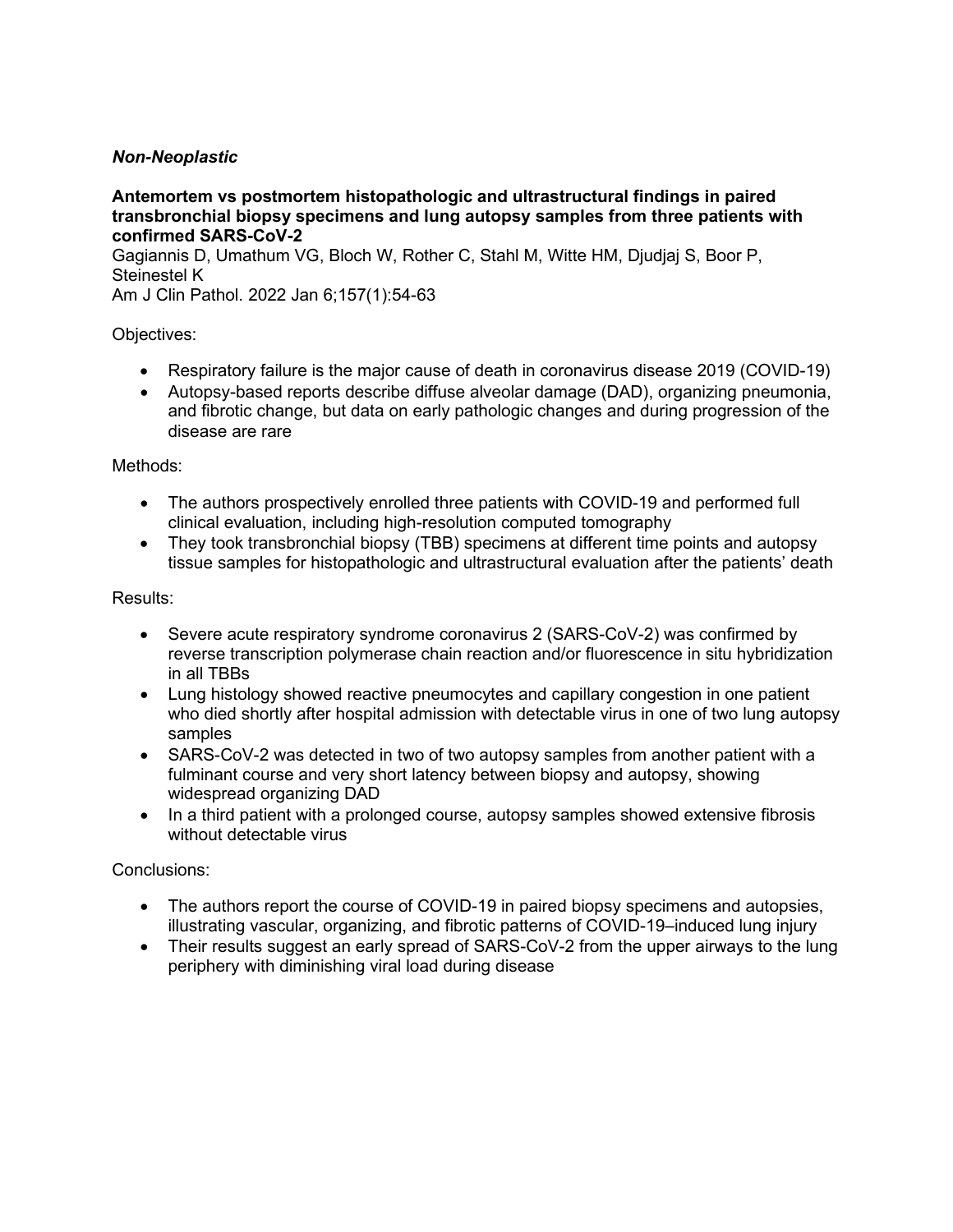## **Lung microenvironments and disease progression in fibrotic hypersensitivity pneumonitis**

De Sadeleer LJ, McDonough JE, Schupp JC, Yan X, Vanstapel A, Van Herck A, Everaerts S, Geudens V, Sacreas A, Goos T, Aelbrecht C, Nawrot TS, Martens DS, Schols D, Claes S, Verschakelen JA, Verbeken EK, Ackermann M, Decottignies A, Mahieu M, Hackett TL, Hogg JC, Vanaudenaerde BM, Verleden SE, Kaminski N, Wuyts WA Am J Respir Crit Care Med. 2022 Jan 1;205(1):60-74

Objectives:

- Fibrotic hypersensitivity pneumonitis (fHP) is an interstitial lung disease caused by sensitization to an inhaled allergen
- To identify the molecular determinants associated with progression of fibrosis

Methods:

- Nine fHP explant lungs and six unused donor lungs (as controls) were systematically sampled (4 samples/ lung)
- According to microcomputed tomography measures, fHP cores were clustered into mild, moderate, and severe fibrosis groups
- Gene expression profiles were assessed using weighted gene co-expression network analysis, xCell, gene ontology, and structure enrichment analysis
- Gene expression of the prevailing molecular traits was also compared with idiopathic pulmonary fibrosis (IPF)
- The explant lung findings were evaluated in separate clinical fHP cohorts using tissue, BAL samples, and computed tomography scans

Results:

- The authors found six molecular traits that associated with differential lung involvement
- In fHP, extracellular matrix and antigen presentation/sensitization transcriptomic signatures characterized lung zones with only mild structural and histological changes, whereas signatures involved in honeycombing and B cells dominated the transcriptome in the most severely affected lung zones
- With increasing disease severity, endothelial function was progressively lost, and progressive disruption in normal cellular homeostatic processes emerged
- All six were also found in IPF, with largely similar associations with disease microenvironments
- The molecular traits correlated with in vivo disease behavior in a separate clinical fHP cohort

- The authors identified six molecular traits that characterize the morphological progression of fHP and associate with in vivo clinical behavior
- Comparing IPF with fHP, the transcriptome landscape was determined considerably by local disease extent rather than by diagnosis alone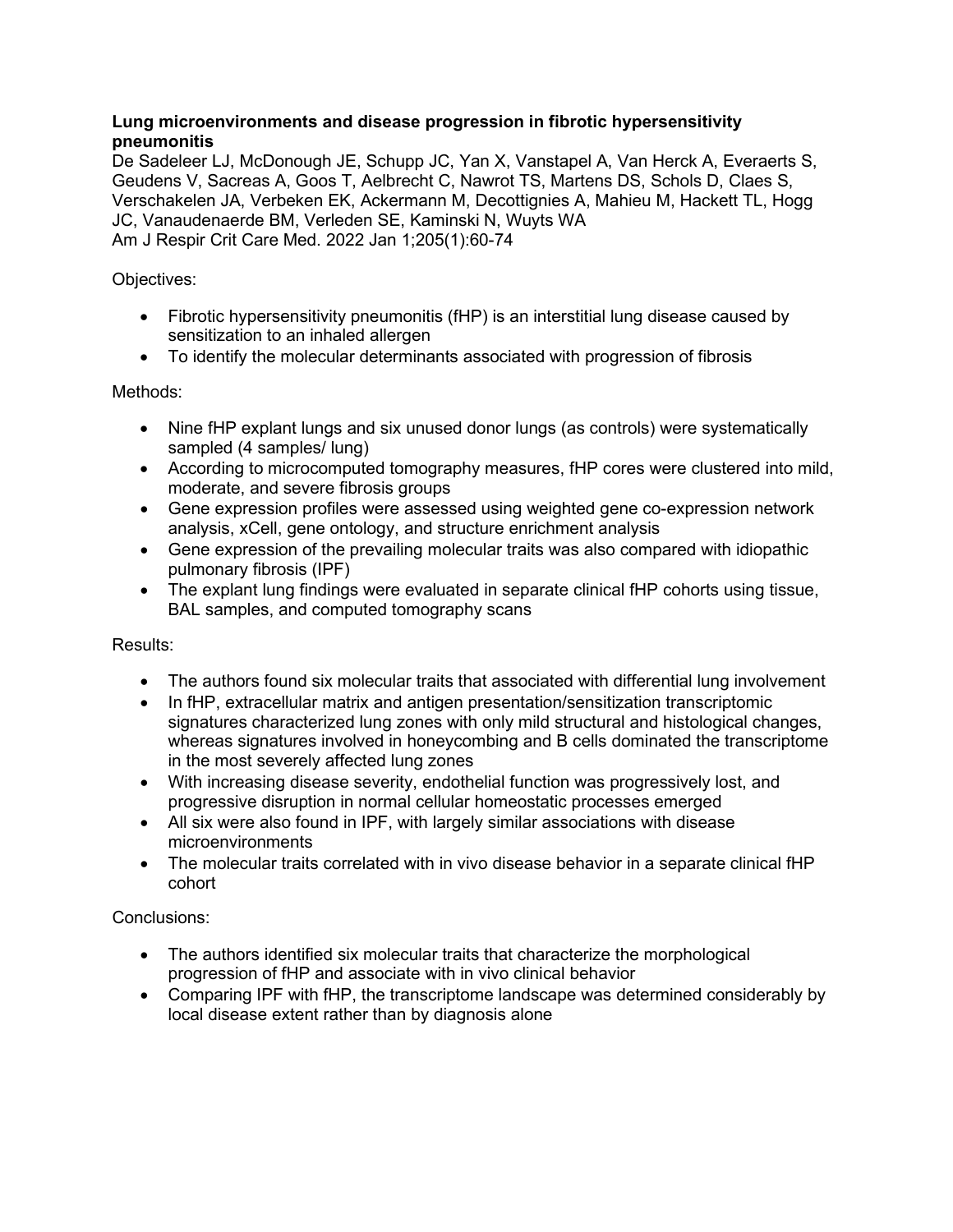# *Proteomic analysis of human lung development*

Clair G, Bramer LM, Misra R, McGraw MD, Bhattacharya S, Kitzmiller JA, Feng S, Danna VG, Bandyopadhyay G, Bhotika H, Huyck HL, Deutsch GH, Mariani TJ, Carson JP, Whitsett JA, Pryhuber GS, Adkins JN, Ansong C.

Am J Respir Crit Care Med. 2022 Jan 15;205(2):208-218

Objctives:

- The current understanding of human lung development derives mostly from animal studies
- Although transcript-level studies have analyzed human donor tissue to identify genes expressed during normal human lung development, protein-level analysis that would enable the generation of new hypotheses on the processes involved in pulmonary development are lacking
- To define the temporal dynamic of protein expression during human lung development

Methods:

• The authors performed proteomics analysis of human lungs at 10 distinct times from birth to 8 years to identify the molecular networks mediating postnatal lung maturation

#### Results:

- The authors identified 8,938 proteins providing a comprehensive view of the developing human lung proteome
- The analysis of the data supports the existence of distinct molecular substages of alveolar development and predicted the age of independent human lung samples, and extensive remodeling of the lung proteome occurred during postnatal development
- Evidence of post-transcriptional control was identified in early postnatal development
- An extensive extracellular matrix remodeling was supported by changes in the proteome during alveologenesis
- The concept of maturation of the immune system as an inherent part of normal lung development was substantiated by flow cytometry and transcriptomics

- This study provides the first in-depth characterization of the human lung proteome during development, providing a unique proteomic resource freely accessible at Lungmap.net
- The data support the extensive remodeling of the lung proteome during development, the existence of molecular substages of alveologenesis, and evidence of posttranscriptional control in early postnatal development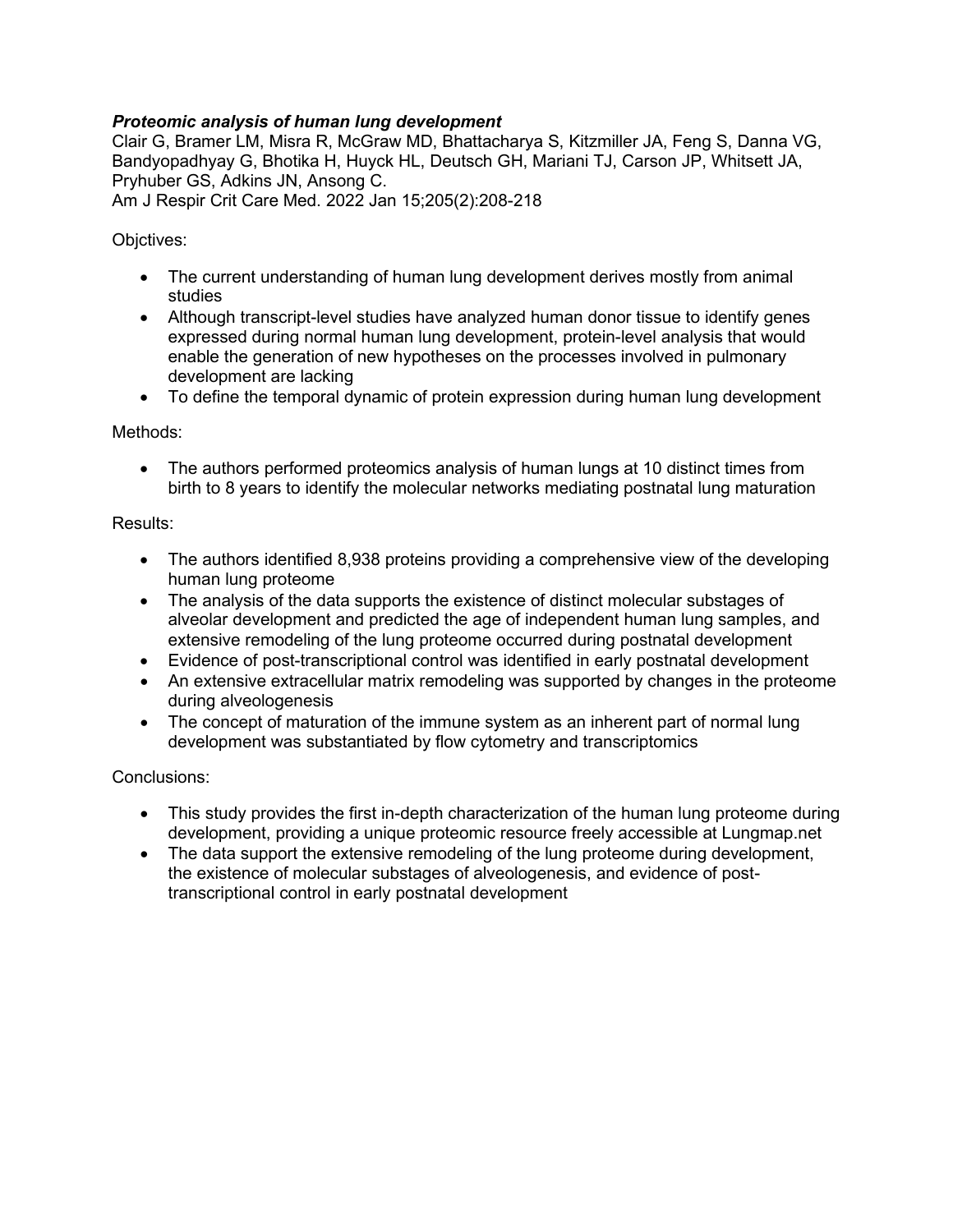# *Reviews*

#### **The highlights of the 15th international conference of the international mesothelioma interest group - Do molecular concepts challenge the traditional approach to pathological mesothelioma diagnosis?**

Klebe S, Galateau Salle F, Bruno R, Brcic L, I Chen-Yost H, Jaurand MC. Lung Cancer. 2022 Jan;163:1-6.

- Pathology plays an important role in diagnosing mesothelioma since radiological and clinical findings alone cannot distinguish mesothelioma reliably from its many mimics
- The long-held gold standard for pathological diagnosis requires a tissue biopsy that, in addition to mesothelial phenotype, demonstrates invasion, but this is challenged by the WHO recognition of mesothelioma in situ (MIS) and concurrent acknowledgement of all mesotheliomas as malignant
- Tumor sampling and ancillary techniques are of paramount importance for diagnosis of MIS
- Standardization of these techniques, cut-off points and terminology, and an updated staging system are urgently required
- These clinically relevant issues and the impact of new developments were illustrated at the pathology session of 15th meeting of the International Mesothelioma Interest Group
- It was reported that combination of losses in p16 nuclear expression, with cut-off ≤ 1%, and cytoplasmic MTAP with cut-off ≥ 30% demonstrated increased specificity (96%) and high sensitivity (86%) for CDKN2A HD detection
- Otherwise, the combination of p16 IHC and CDKN2A HD may improve prognosis
- The potential usefulness of pleural effusions for early diagnosis was demonstrated in a retrospective study investigating pleural effusions had been diagnosed as benign prior to mesothelioma diagnosis
- Alterations of BAP1 (IHC) and CDKN2A (FISH) were detectable 2 or more years prior diagnosis
- Moreover, analysis of gene expression profiles in cytology samples by principal component analysis discriminated reactive hyperplasia from epithelioid mesothelioma
- Early diagnosis, including cytology diagnosis, is being actively investigated
- Since no treatment recommendations exist for MIS, pathologists recognize the need for international collaborations to fully characterize this rare entity
- Clear communication with the clinical teams is required to ensure optimum patient care
- The data reported in this meeting are encouraging and open avenues for further work that will allow even earlier diagnosis and better characterization of mesothelioma progression, based on changes in gene expression, including epigenetic changes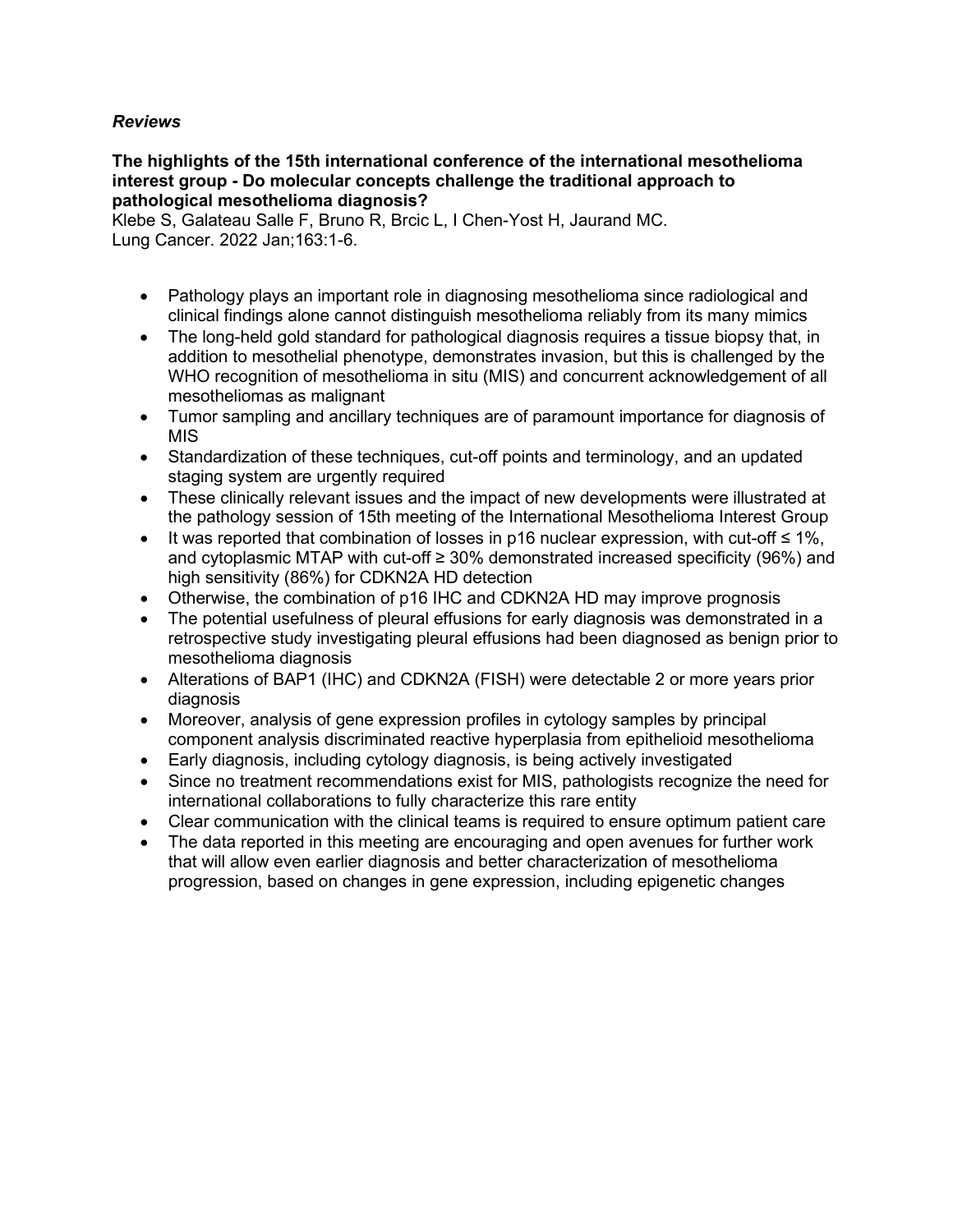# **DICER1 tumor predisposition syndrome: an evolving story initiated with the pleuropulmonary blastoma**

González IA, Stewart DR, Schultz KAP, Field AP, Hill DA, Dehner LP Mod Pathol. 2022 Jan;35(1):4-22

- DICER1 syndrome (OMIM 606241, 601200) is a rare autosomal dominant familial tumor predisposition disorder with a heterozygous DICER1 germline mutation
- The most common tumor seen clinically is the pleuropulmonary blastoma (PPB), a lung neoplasm of early childhood which is classified on its morphologic features into four types (IR, I, II and III) with tumor progression over time within the first 4–5 years of life from the prognostically favorable cystic type I to the unfavorable solid type III
- Following the initial report of PPB, its association with other cystic neoplasms was demonstrated in family studies
- The detection of the germline mutation in DICER1 provided the opportunity to identify and continue to recognize a number seemingly unrelated extrapulmonary neoplasms: Sertoli-Leydig cell tumor, gynandroblastoma, embryonal rhabdomyosarcomas of the cervix and other sites, multinodular goiter, differentiated and poorly differentiated thyroid carcinoma, cervical-thyroid teratoma, cystic nephromaanaplastic sarcoma of kidney, nasal chondromesenchymal hamartoma, intestinal juvenile-like hamartomatous polyp, ciliary body medulloepithelioma, pituitary blastoma, pineoblastoma, primary central nervous system sarcoma, embryonal tumor with multilayered rosettes-like cerebellar tumor, PPB-like peritoneal sarcoma, DICER1-associated presacral malignant teratoid neoplasm and other non-neoplastic associations
- Each of these neoplasms is characterized by a second somatic mutation in DICER1
- In this review, the authors have summarized the salient clinicopathologic aspects of these tumors whose histopathologic features have several overlapping morphologic attributes particularly the primitive mesenchyme often with rhabdomyoblastic and chondroid differentiation and an uncommitted spindle cell pattern
- Several of these tumors have an initial cystic stage from which there is progression to a high grade, complex patterned neoplasm
- These pathologic findings in the appropriate clinical setting should serve to alert the pathologist to the possibility of a DICER1-associated neoplasm and initiate appropriate testing on the neoplasm and to alert the clinician about the concern for a DICER1 mutation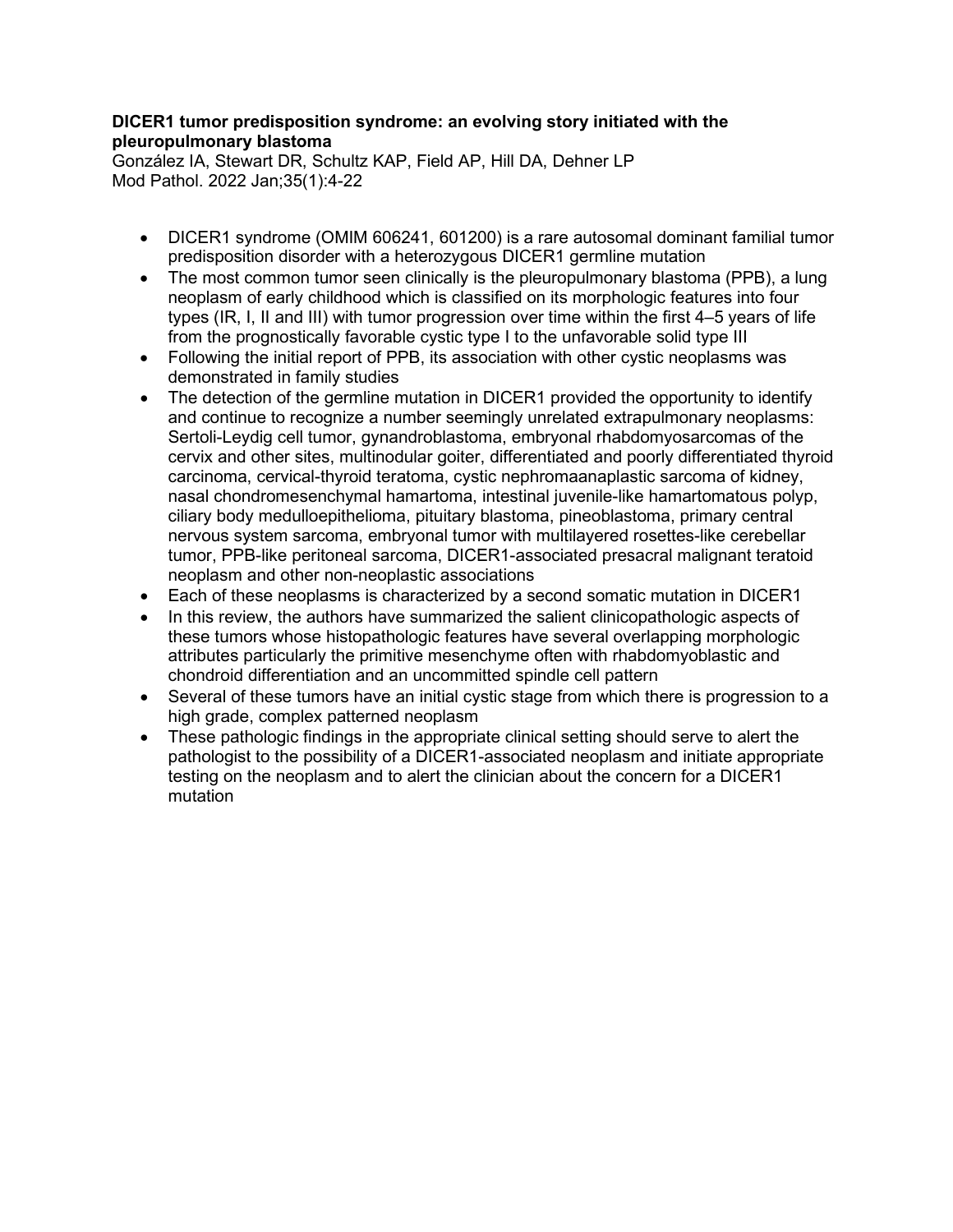# *Case Reports*

**Amyloid nodules masquerading as multifocal lung cancer** Kristo S, Zou T, Dexter EU, Pokharel S Am J Respir Crit Care Med. 2022 Jan 1;205(1):e1-e3

A 63-year-old man

- Underwent a computed tomography (CT) scan of the chest revealing multiple lung nodules
- A positron emission tomography (PET)-CT scan showed standardized uptake value up to 5.5 Biopsy showed necro-inflammatory debris worrisome for malignancy
- Bronchoscopy before surgery was normal. A wedge resection revealed wellcircumscribed, friable, 3.2-cm and 1.9-cm lesions composed of amorphous eosinophilic material and patchy aggregates of T and B lymphocytes and clonal plasma cells
- Congo red staining showed apple green birefringence under polarized light, compatible with nodular amyloidosis
- Mass spectrometry detected amyloid light chain (lambda type) amyloidosis, prompting workup for systemic disease
- Bone marrow biopsy and serum electrophoresis showed no evidence of monoclonal gammopathy of undetermined significance or multiple myeloma
- Abdominal fat pad biopsy, cardiac imaging, and kidney function test were normal
- A PET-CT scan 14 months after surgery showed no residual hypermetabolic disease in the lung
- The patient is doing well 20 months after the surgery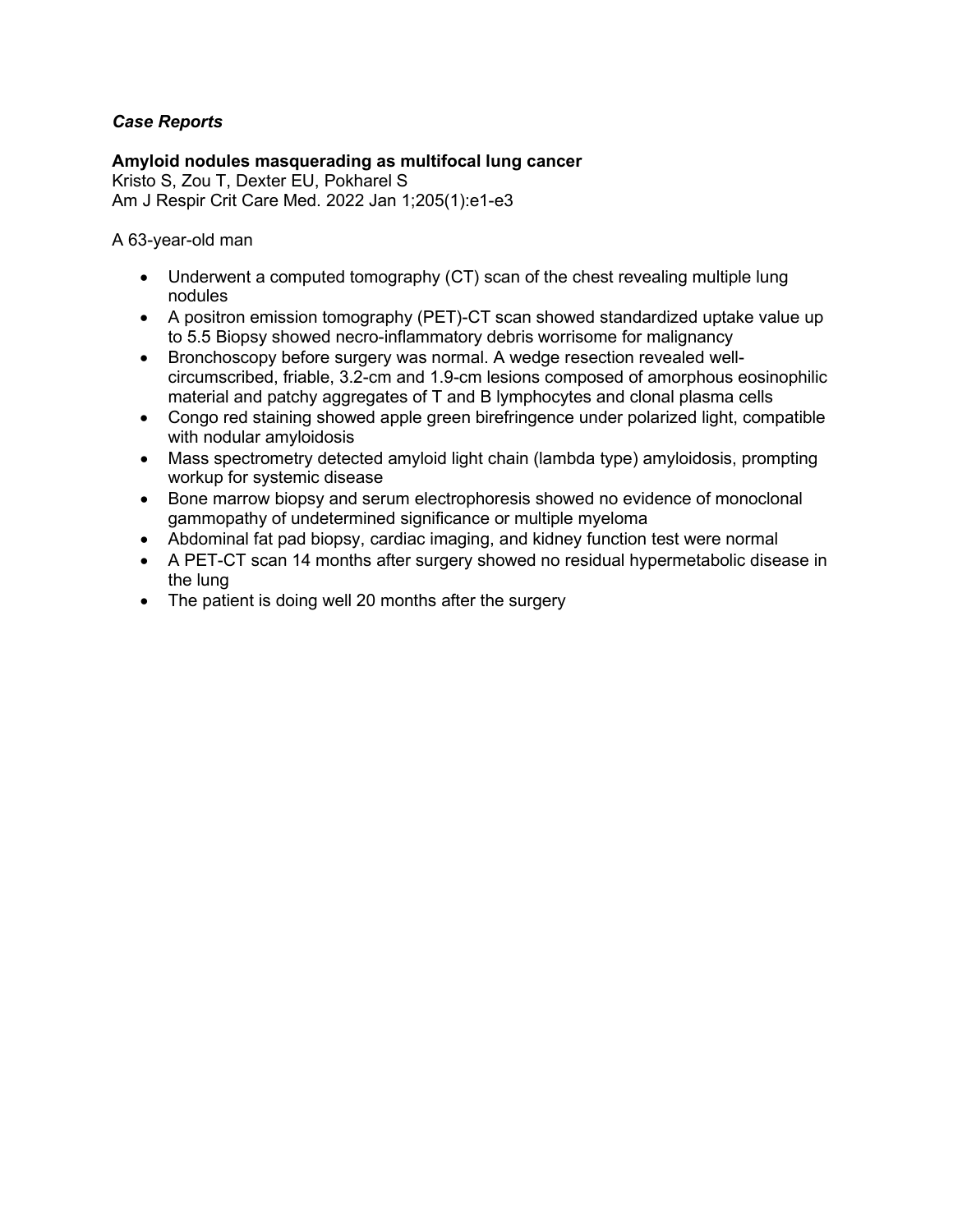# **Acute presentation of a high-grade myxofibrosarcoma originating in the thoracic wall: A case report**

D'Angelo LA, Arora Y, Carrillo RG Chest. 2022 Jan;161(1):e1-e4

The authors report the first case of a patient with myxofibrosarcoma (MFS) who presented acutely with a rib fracture and developed a rapidly expanding loculated hemothorax after chest trauma

- The patient was taken to the operating room for evacuation of hemothorax, and samples and biopsy specimens were taken for cytologic and pathologic examination
- Final report with immunohistochemical staining showed a high-grade MFS
- After the procedure, there was clinical and radiological improvement, and the patient was followed up as an outpatient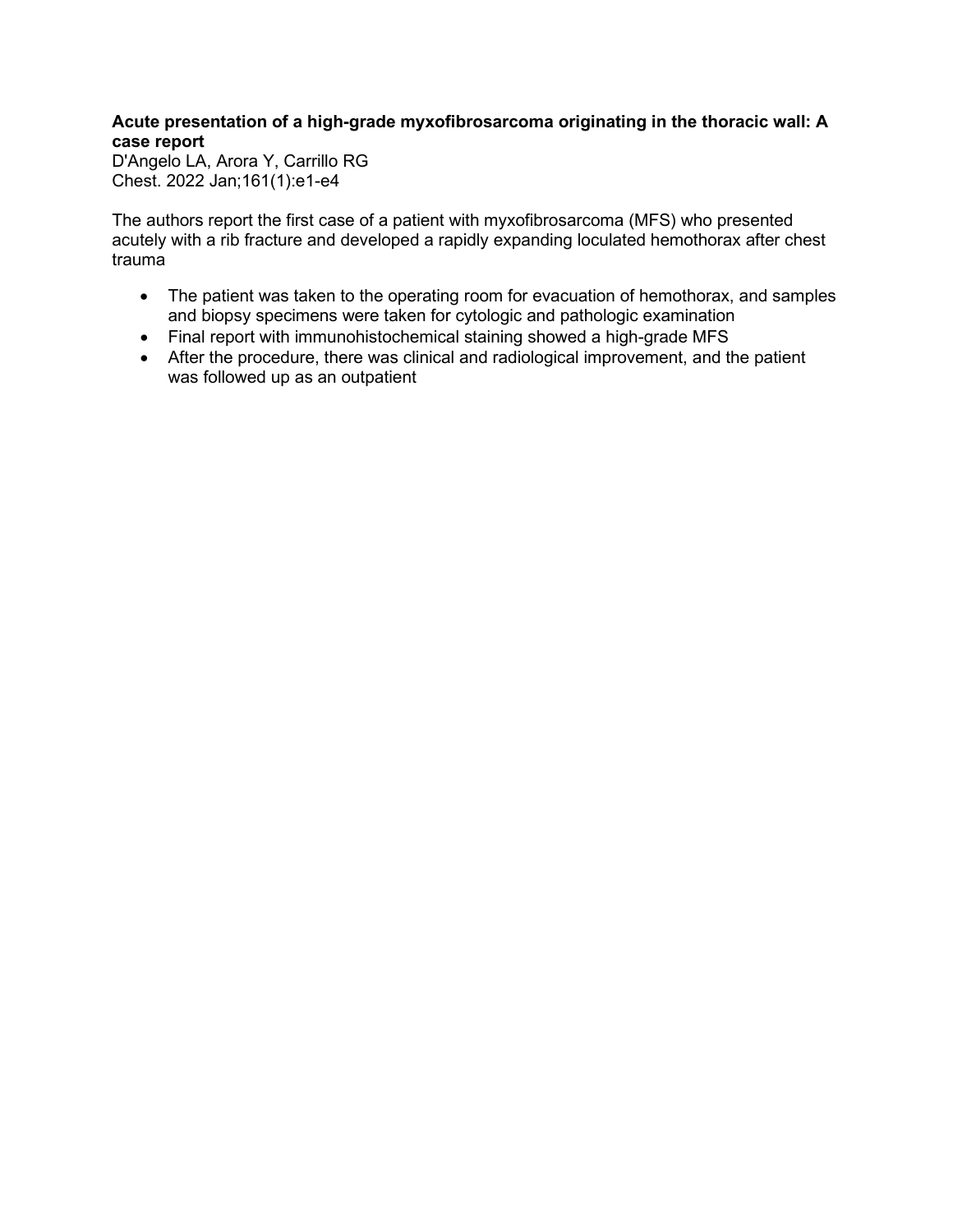## **67-year-old male patient with COVID-19 With worsening respiratory function and acute kidney failure**

Melchers M, Festen B, den Dekker BM, Mooren ERM, van Binsbergen AL, van Bree SHW, Heusinkveld M, Schellaars R, Buil JB, Verweij PE, van Zanten ARH. A Chest. 2022 Jan;161(1):e5-e11.

A 67-year-old obese man (BMI 38.0)

- With type 2 diabetes mellitus (DM), chronic atrial fibrillation, and chronic lymphocytic leukemia stage II, stable for 8 years after chemotherapy, and a history of smoking presented to the ED with progressive dyspnea and fever due to SARS-CoV-2 infection
- He was admitted to a general ward and treated with dexamethasone (6 mg IV once daily) and oxygen
- On day 3 of hospital admission, he became progressively hypoxemic and was admitted to the ICU for invasive mechanical ventilation
- Dexamethasone treatment was continued, and a single dose of tocilizumab (800 mg) was administered
- On day 9 of ICU admission, voriconazole treatment was initiated after tracheal white plaques at bronchoscopy, suggestive of invasive Aspergillus tracheobronchitis, were noticed
- However, his medical situation dramatically deteriorated

Diagnosis:

• The patient was diagnosed with COVID-19-associated pulmonary aspergillosis (CAPA) and COVID-19-associated disseminated mucormycosis (CAM) with pulmonary and renal involvement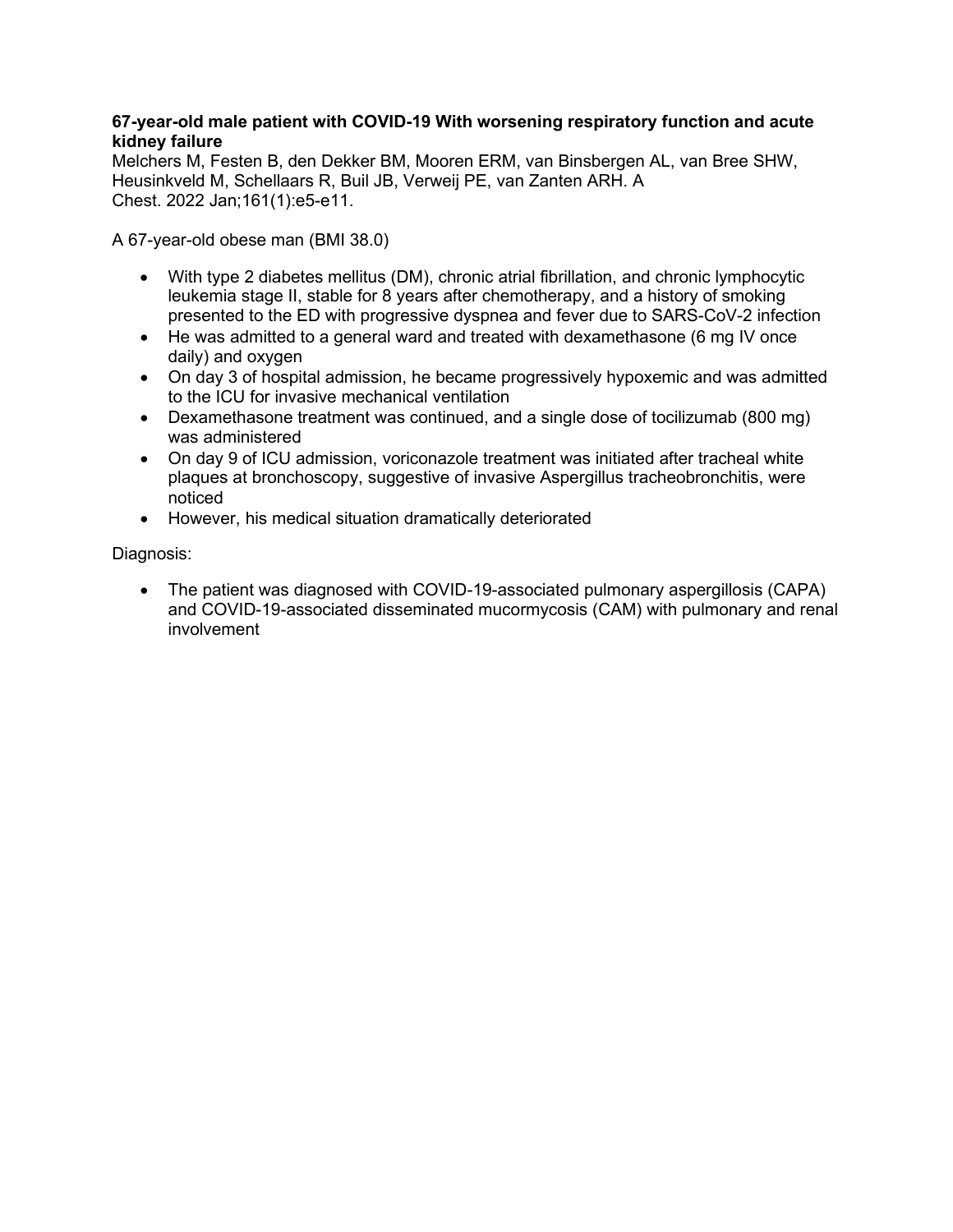# **A 65-Year-Old Man With Weight Loss, Peripheral Neuropathy, and Lower Extremity Swelling**

Lane T, Hountras P Chest. 2022 Jan;161(1):e29-e34

A 65-year-old man

- With no past medical history sought treatment at the hospital with lower extremity swelling, pain, tingling in a stocking-glove distribution, and syncope
- He reported a 23-pound unintentional weight loss
- He felt unsteady walking with a couple of falls, and his exercise tolerance was limited to several hundred feet
- He did not report vision changes, dysphagia, bowel or bladder problems, tremor, orthopnea, lightheadedness, or chest pain
- He did not report any history of substance misuse, high-risk sexual behavior, or concerning exposures
- The patient was admitted for further workup.

Diagnosis:

• Pulmonary hypertension (group 5) secondary to polyneuropathy, organomegaly, endocrinopathy, monoclonal protein, and skin changes (POEMS) syndrome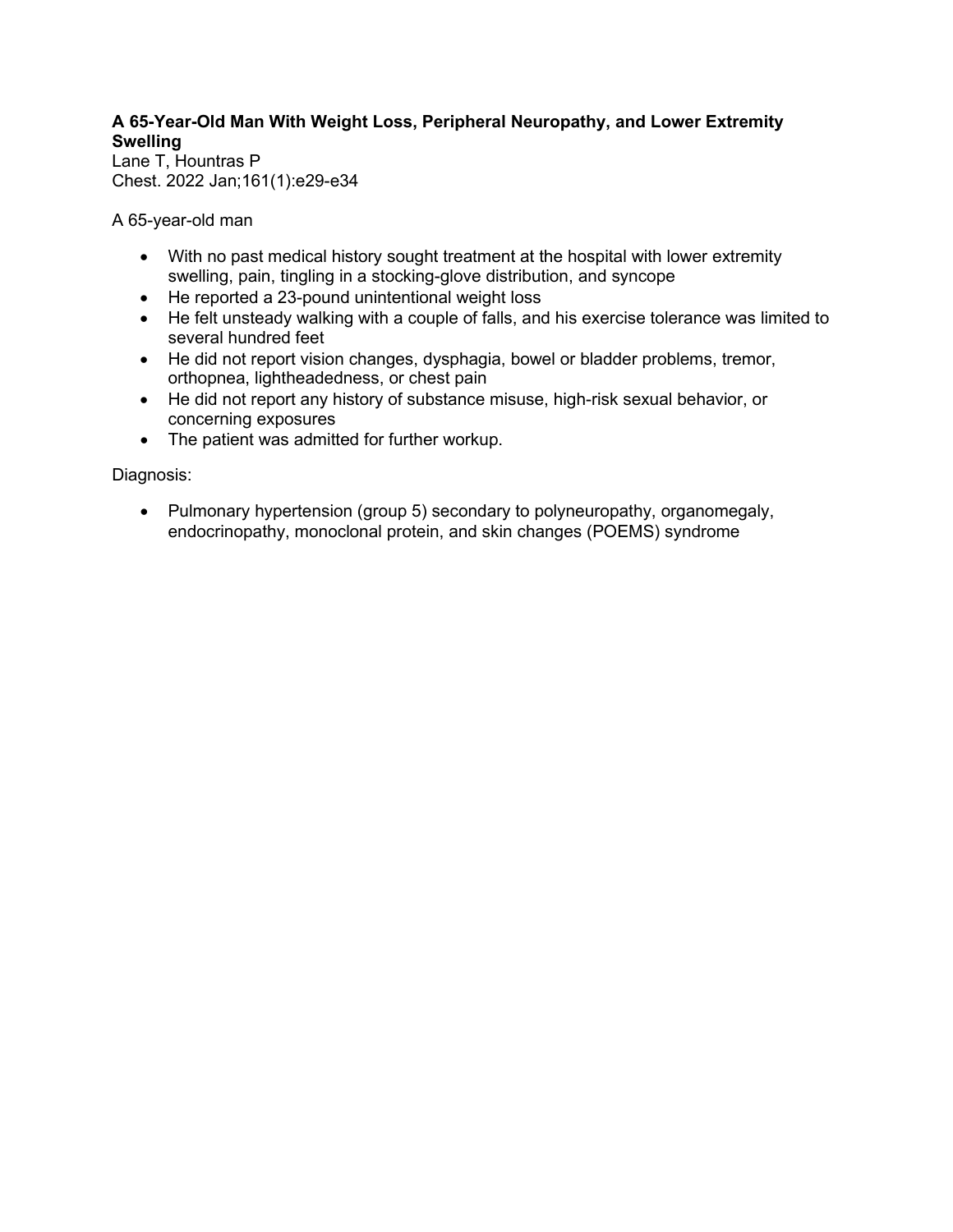#### **A 71-year-old man with diffuse waxing and waning multifocal lung lesions, empyema, and episodic fevers reveals a rare diagnosis**

Morin JA, Gooch CR, Stowell JT, Mallea JM, Jiang L, Thomas M. Chest. 2022 Jan;161(1):e35-e41

A 71-year-old man

- With history of gastroesophageal reflux disease, chronic sinusitis, arthritis, hypothyroidism, and anemia of chronic disease initially sought treatment with a recurrent left pleural effusion along with other abnormal lung findings on chest CT scan
- Before his referral, he was being managed for 3 years at his local hospital for waxing and waning fevers, fatigue, productive cough, chills, and night sweats
- He did not report any hemoptysis or chest pain, but reported weight loss of 13 kgs in 15 months
- During those 3 years, he was treated with multiple courses of antibiotics and steroids with temporary relief of symptoms
- At that time, his chronic sinusitis was suspected to be the cause of his symptoms and he underwent balloon sinuplasty
- He was receiving daily sublingual immunotherapy for inhaled respiratory allergens for the previous year after showing positive test results for 17 inhaled allergens
- The patient had no other known immunologic workup before our evaluation

Diagnosis:

• Lymphomatoid granulomatosis, grade 3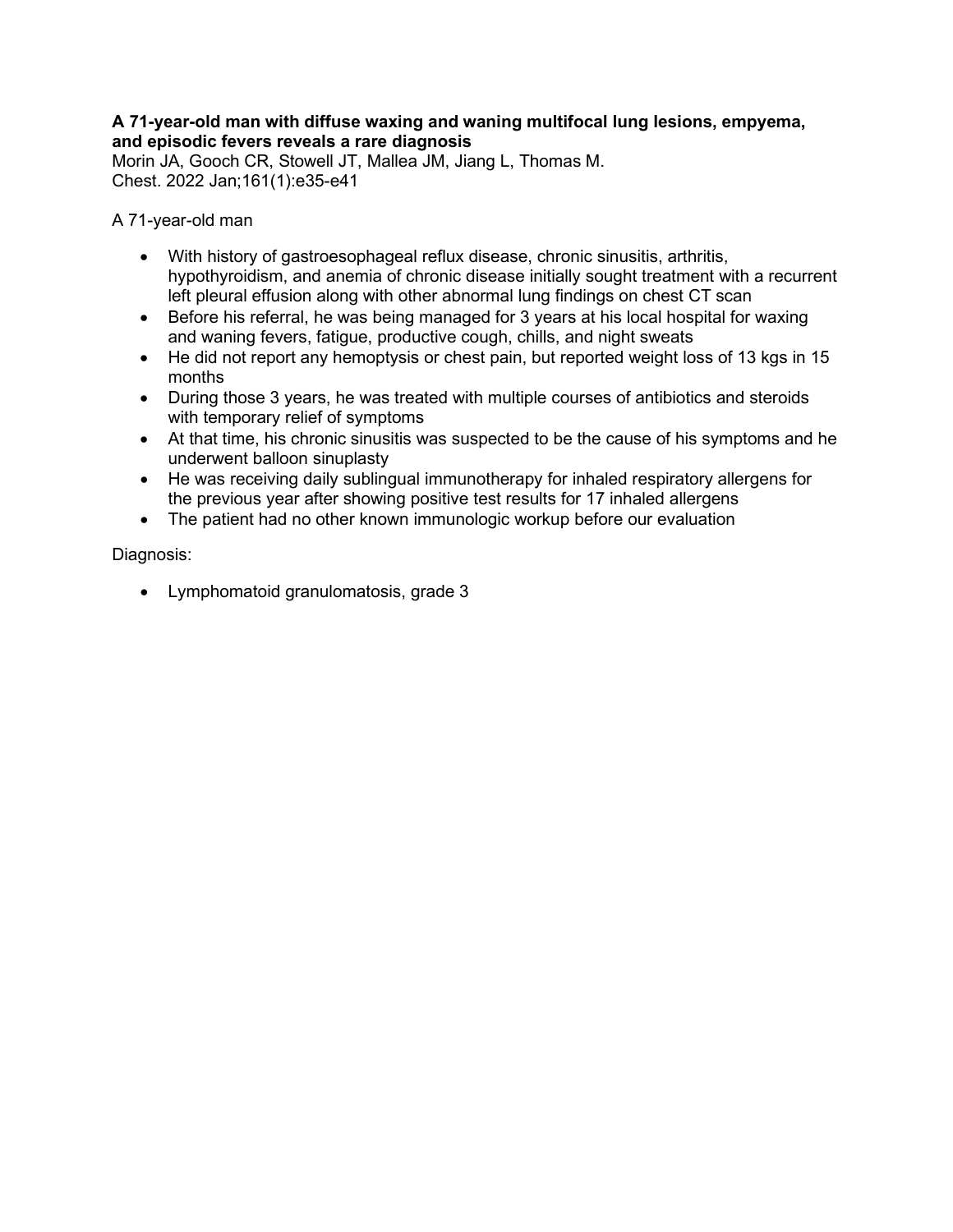# **A 33-Year-Old Man With Chest Pain**

Ballenberger M, Vojnic M, Indaram M, Machnicki S, Harshan M, Novoselac AV, Singh A, Mina B Chest. 2022 Jan;161(1):e43-e49.

A 33-year-old man

- Was admitted with a 4-week history of intermittent, right-sided chest pain
- Two weeks before the incident, he had completed a 10-day course of levofloxacin for a presumed right-sided pneumonia without much improvement
- He denied any dyspnea, cough, sputum production, hemoptysis, night sweats, or weight loss
- He was an active smoker with a 20-pack-year smoking history and 1-year history of vaping nicotine

Diagnosis:

• Thoracic NUT-midline carcinoma